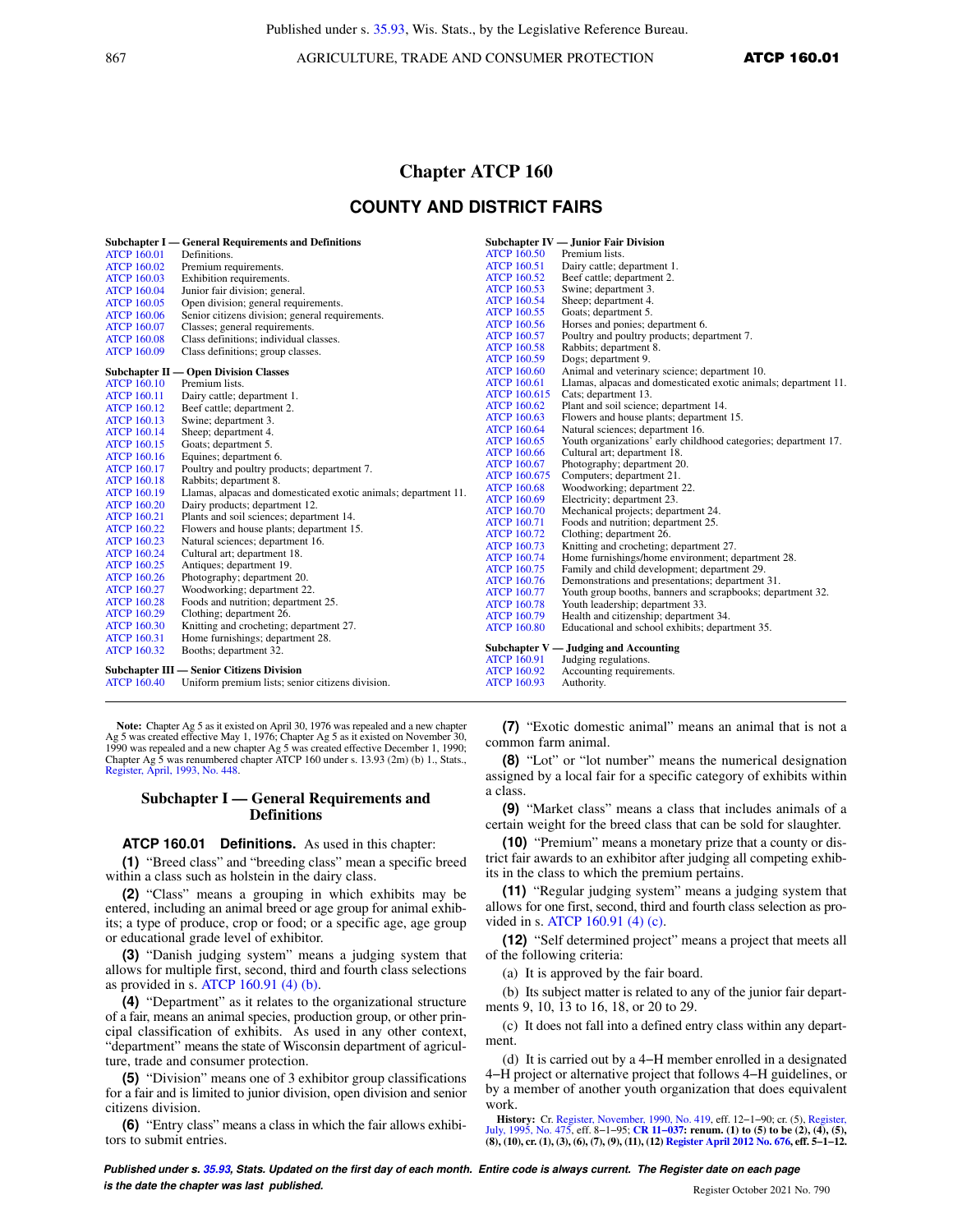**ATCP 160.02 Premium requirements. (1)** GENERAL. (a) The state aid authorized by s. 93.23 (1), Stats., may be paid on net premiums paid by a county or district fair. The department may withhold state premium aid from any fair that does not enforce animal health provisions under ch. ATCP 10 that are

applicable to animals exhibited at the fair. State aid will be paid only on premiums actually paid by bank check or draft.

(b) No deductions may be made from premium money won by an exhibitor. Premiums may, however, be withheld where exhibition rules established by the fair association are violated. A written statement of violation shall be submitted to the department to justify action taken by a local fair.

(c) Premiums offered shall be definite in amount. No decrease or increase in published premiums may be made because of the financial condition or the organization or for any other reason.

(d) State aid may be paid on no more than 2 premiums awarded an exhibitor under one premium or lot number in open division individual livestock classes, except poultry and rabbits, and no more than one premium in all other classes, including poultry and rabbits.

(e) No county or district fair may receive state aid for a premium awarded to any exhibitor in the open division if that exhibitor entered the same exhibit in the junior division at the same county or district fair. This paragraph does not apply if the exhibit was entered in the junior division only as part of a herd group, carcass class or performance class.

(f) No state aid will be paid on the cost of ribbons, cups, trophy prizes or entertainment contests.

**(2)** PREMIUM LISTS. (a) Premiums for which state aid is requested by county and district fairs shall conform with the uniform premium list and other requirements set forth in these rules. Fairs requesting state aid for net premiums shall submit to the department a printed copy of the premium list used at the fair, as required under s. ATCP 160.92 (3) (c).

(b) The officers of each fair shall mail a copy of the premium list to other associations, societies, or boards conducting a fair in Wisconsin upon request.

(c) Sections ATCP 160.01 through 160.07 and 160.91 shall be published in premium books used by a fair for which state aid is requested.

**(3)** ENTRY FEES. (a) A county or district fair may charge an exhibitor an entry fee. The entry fee may not exceed 10% of the sum of all premiums offered to exhibitors in the same class for which the entry fee is charged. In lieu of an entry fee, a county or district fair may charge stall rents for horses, cattle, sheep, goats, swine, poultry, rabbits or pets.

(b) Exhibitors in department 35 shall not be required to purchase an exhibitor's ticket. Any other exhibitor may be required, if no entry fee is charged, to purchase an exhibitor's season ticket at a price not to exceed that charged for a non−exhibitor's season ticket.

**(4)** SPLIT FAIR DATES. (a) For purposes of this subsection, "split fair dates" occur when a fair organization judges exhibits or contests and pays premiums at more than one time or at more than one location during the calendar year.

(b) Except as provided under par. (c), the department may not pay state aid for a fair having split dates unless the department gives advance written approval for a split fair. The department may approve split fair dates only if the fair organization justifies the split dates based on extreme hardship. If the department approves split dates, all blue ribbon winners shall repeat their demonstrations or exhibits at the regular fair dates unless the department grants a hardship exemption. An exhibitor may use audio−visual media, still photography or an educational display to repeat a demonstration or exhibit.

(c) The department may pay state aid for the following exhibits or contests in a fair having split dates, regardless of whether the department approves those split dates in advance:

- 1. Clothing revue.
- 2. Demonstrations.
- 3. Favorite foods revue.
- 4. Dogs.
- 5. Small animals.
- 6. Rocketry.
- 7. Shooting sports.

8. Other exhibits and contests that are similar to those identified in subds. 1. to 7.

**History:** Cr. Register, November, 1990, No. 419, eff. 12–1–90; r. and recr. (1) (e) and am. (3) (a), Register, July, 1995, No. 475, eff. 8–1–95; r. and recr. (4), Reg November, 2000, No. 539, eff. 12–1–00; correction in (2) (a) made under s. 13.93<br>(2m) (b) 7., Stats., Register, November, 2000, No. 539; CR 08–075: am. (1) (a) Reg-<br>ister April 2009 No. 640, eff. 5–1–09; CR 11–037: am. (1) 8. Register April 2012 No. 676, eff. 5−1−12**.**

**ATCP 160.03 Exhibition requirements.** A county or district fair shall meet all of the exhibition requirements of this section to be eligible for state premium aid.

**(1)** No fair society or other organization sponsoring a county or district fair shall require an exhibitor to become a member of the organization in order to enter an exhibit at the fair, nor shall the sponsoring organization make any deduction from an exhibitor's premium as a donation to the fair society, or require an exhibitor in any other way to make a donation to the society.

**(2)** State aid may not be approved for out−of−state exhibits or for separate classes of local and non−local exhibitors. Aid may not be approved for payment of premiums to an exhibitor having an out−of−state address but claiming Wisconsin residency unless the fair secretary provides the department with an affidavit that the exhibitor's residence is geographically located within the state.

**(3)** State aid may be paid only on articles or animals actually on display in an exhibit building or actually shown in the show ring on regular fair dates unless approval for split fair dates is obtained under s. ATCP 160.02 (4). State aid may not be paid on Dairy Herd Improvement Association records, transportation aid, production contests or other special educational exhibits unless prior approval is obtained under s. ATCP 160.04 (8).

**(4)** State aid may not be paid on exhibits removed from the fair grounds before 4 p.m. of the last day of the fair, or such other later time as may be specified by the fair, without prior approval of the department. Authority for earlier removal may be granted by the department in case of meat animal sales or other special classes, if requested before the beginning of the fair. In other hardship cases, approval may be granted by the local fair. Exhibits in dog obedience and small animal pet classes may be judged during the regular fair but are not required to remain present during the entire fair. The local fair may prescribe the length of time junior fair exhibitors of horses shall keep their animals on the grounds. **History:** Cr. Register, November, 1990, No. 419, eff. 12−1−90.

**ATCP 160.04 Junior fair division; general. (1)** In the junior fair division, the department may pay state aid on prizes offered to exhibitors who are under 20 years of age on January 1 of the current fair year. A county or district fair board may establish subgroups within a junior fair entry class based on the exhibitor's grade in school. The department may not pay state aid on prizes for club parades, club floats, song contests, or a project which is not an exhibit or demonstration at the fair.

**(2)** All exhibitors in the junior fair division shall be members of 4−H, FFA, a scouting program, a breed group, or another recognized youth organization under adult leadership that has an education program appropriate to that organization and is approved by the fair board.

**Published under s. 35.93, Stats. Updated on the first day of each month. Entire code is always current. The Register date on each page is the date the chapter was last published.** Register October 2021 No. 790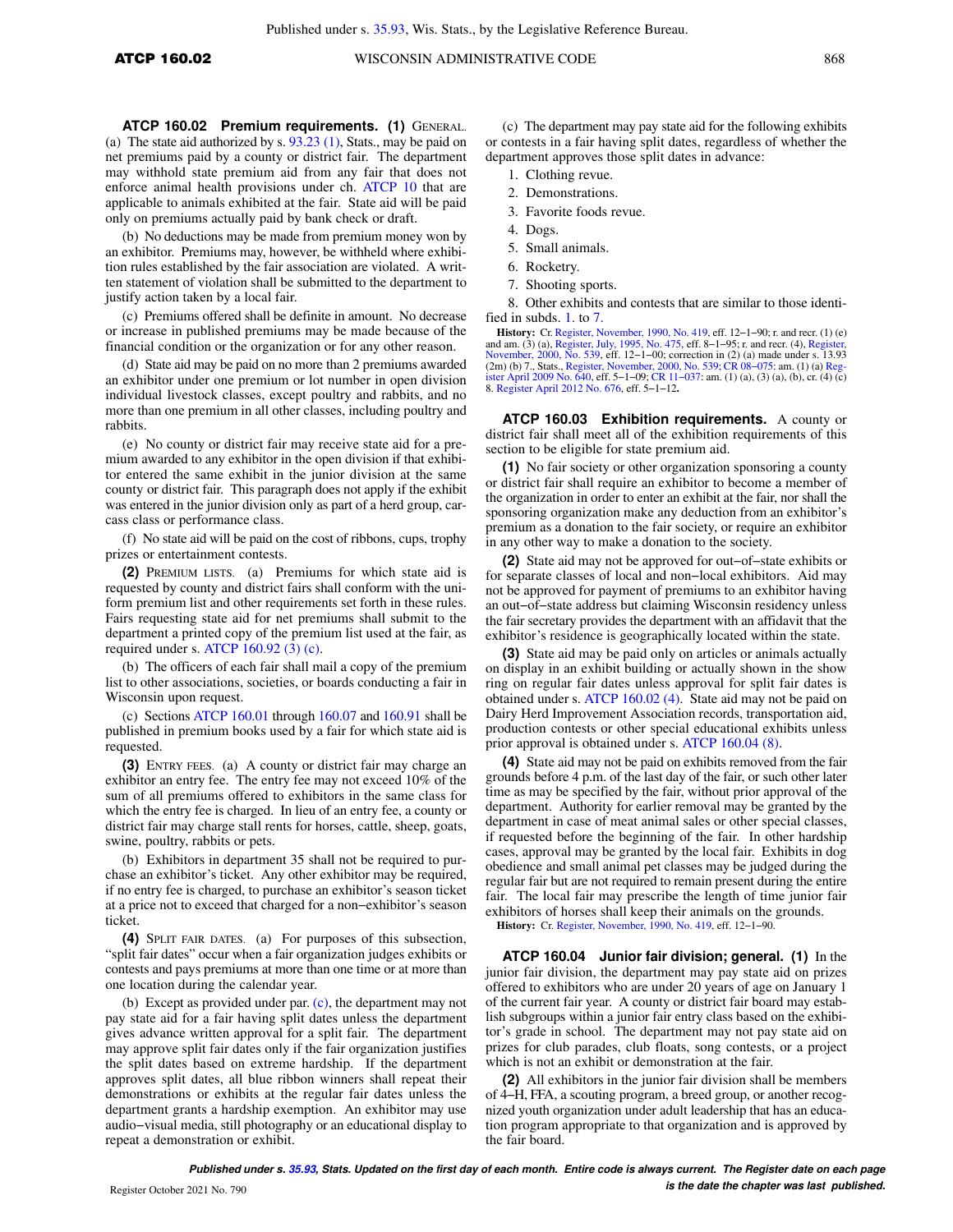**(3)** Exhibits in the junior fair shall be the product of the exhibi-

tor's own labor. An exhibit may include a study project, merit project or other special project, a skill area, or a supervised occupational experience in which the exhibitor is regularly enrolled, provided that the fair board approves the project, skill area, or supervised occupational experience as an exhibit.

**(4)** State aid may not be used to award more than one premium to any exhibitor in any department in the junior fair division, except that:

(a) A premium may be awarded to each member of a group that collectively owns and enters a livestock exhibit in departments one to 5 of subch. IV.

(b) An exhibitor may receive a separate premium for showmanship where authorized under subch. IV.

(c) An exhibitor may receive more than one premium in a department for which additional premiums are specifically authorized under subch. IV.

**(5)** Under subch. IV, within each of the junior fair departments 9, 10, 13 to 16, 18, and 20 to 29, a fair board may establish one or more entry classes for self−determined projects that are related to that department. The fair board may establish class entry criteria, including student grade level criteria. Entry classes are open to 4−H members enrolled in a designated 4−H project or an alternative project that follows 4−H project guidelines, and to members of other youth organizations that do equivalent work and apply equivalent guidelines. Exhibits may be judged using the regular or Danish judging system. For each entry class, a fair board may pay first−place to fourth−place premiums at any of the following levels designated by the board:

- (a) Premium level one: \$2.00, \$1.75, \$1.50, \$1.25.
- (b) Premium level 2: \$2.50, \$2.25, \$2.00, \$1.75.
- (c) Premium level 3: \$3.00, \$2.75, \$2.50, \$2.25.

**(6)** If 16 or more animals, items or articles are entered in any junior fair class, the class may be divided into 2 or more approximately equal groups according to weight, age or other identifying characteristic and each group judged as a class.

**(7)** Special educational exhibits may [be] established if the proposal is presented to the Wisconsin association of fairs before October 1 of the year preceding its proposed establishment and the exhibit is approved by the department.

**(8)** Within any junior fair department under subch. IV, a county or district fair may establish special classes where none are specified under subch. IV. Special classes may include classes for grade and crossbred females in the beef, swine, sheep and horse departments. Premiums for special classes created under this subsection shall be equal to premiums for comparable classes established in the same department under subch. IV.

**History:** Cr. Register, November, 1990, No. 419, eff. 12–1–90; am. (8), Register, July, 1995, No. 475, eff. 8–1–95; am. (1), Register, November, 2000, No. 539, eff. 12–1–00; reprinted to correct printing error in (1), Re (5) Register April 2012 No. 676, eff. 5−1−12.

**ATCP 160.05 Open division; general requirements. (1)** The total maximum premiums set forth for all places in any open division livestock class, excluding poultry and rabbits, may be divided into premiums for a greater number of places, but the maximum premium offered for any additional place shall not be higher than the maximum for last place in the class.

**(2)** All animals in any open division class shall be owned by the exhibitor, except as provided in s. ATCP 160.09.

**History:** Cr. Register, November, 1990, No. 419, eff. 12−1−90; CR 11−037: r. (2), renum. (3) to be (2) Register April 2012 No. 676, eff. 5−1−12.

**ATCP 160.06 Senior citizens division; general requirements. (1)** The age of exhibitors in the senior citizens division is limited to persons 62 years of age or over.

**(2)** Exhibitors in the senior citizens division may not enter identical items or articles in both the senior citizens division and the corresponding classes of the regular open division.

**History:** Cr. Register, November, 1990, No. 419, eff. 12−1−90.

**ATCP 160.07 Classes; general requirements. (1)** Classes may be combined if the number of entries in several single classes is insufficient. If any classes are combined, state aid shall be limited to the maximum total premiums listed for a single class of animals, items or articles in that department.

**(2)** (a) Except as provided under par. (b), no county or district fair may receive state aid for premiums awarded for sexually intact male dairy cattle, beef cattle, sheep, goats, swine or horses unless those animals are registered purebreds. Registered purebred status shall be documented by a certificate of registry from the appropriate breed association or society, or by a copy of the application for registration.

(b) Paragraph (a) does not apply to dairy cattle exhibited at a county or district fair if a national breed association certifies that those dairy cattle are recorded in that breed association's qualified herd book which records the genealogy of that breed.

**(3)** Any animal entered as part of a group class may also be exhibited in a class for individual animals.

**(4)** Boars may not be entered as an exhibit in the swine department unless their tusks have been removed.

**(5)** The age of an animal, for purposes of determining its entry class under this chapter, shall be determined as of the opening day of the fair.

**History:** Cr. Register, November, 1990, No. 419, eff. 12–1–90; renum. and am. (2) to be (2) (a) and cr. (2) (b), Register, July, 1995, No. 475, eff. 8–1−95; CR 11−037: cr. (5) Register April 2012 No. 676, eff. 5–1–12.

**ATCP 160.08 Class definitions; individual classes. (1)** DAIRY CATTLE. (a) A spring calf is one born on or after March 1 of the exhibit year.

(b) A winter calf is one whose date of birth is between December 1 of the year preceding the exhibit year and February 28 or 29 of the exhibit year.

(c) A fall calf is one whose date of birth is between September 1 and November 30 of the year preceding the exhibit year.

(d) A summer yearling is one whose date of birth is between June 1 and August 31 of the year preceding the exhibit year.

(e) A spring yearling is one whose date of birth is between March 1 and May 31 of the year preceding the exhibit year.

(f) A winter yearling is one whose date of birth is between December 1 of the second year preceding the exhibit year and February 28 or 29 of the year preceding the exhibit year.

(g) A fall yearling is one whose date of birth is between September 1 and November 30 of the second year preceding the exhibit year.

(h) A 2 year−old is one born between September 1 of the third year preceding the exhibit year and August 31 of the second year preceding the exhibit year. A 2−year−old includes a yearling that has freshened.

(i) A 3 year−old is one whose date of birth is between September 1 of the fourth year preceding the exhibit year and August 31 of the third year preceding the exhibit year.

(j) A 4 year−old is one whose date of birth is between September 1 of the fifth year preceding the exhibit year and August 31 of the fourth year preceding the exhibit year.

**(2)** BEEF CATTLE. (a) A junior calf is one born on or after January 1 of the exhibit year. The calf shall be at least 4 months old at the time of exhibit.

(b) A senior calf is one whose date of birth is between September 1 and December 31 of the year preceding the exhibit year.

(c) A summer yearling is one whose date of birth is between May 1 and August 31 of the year preceding the exhibit year.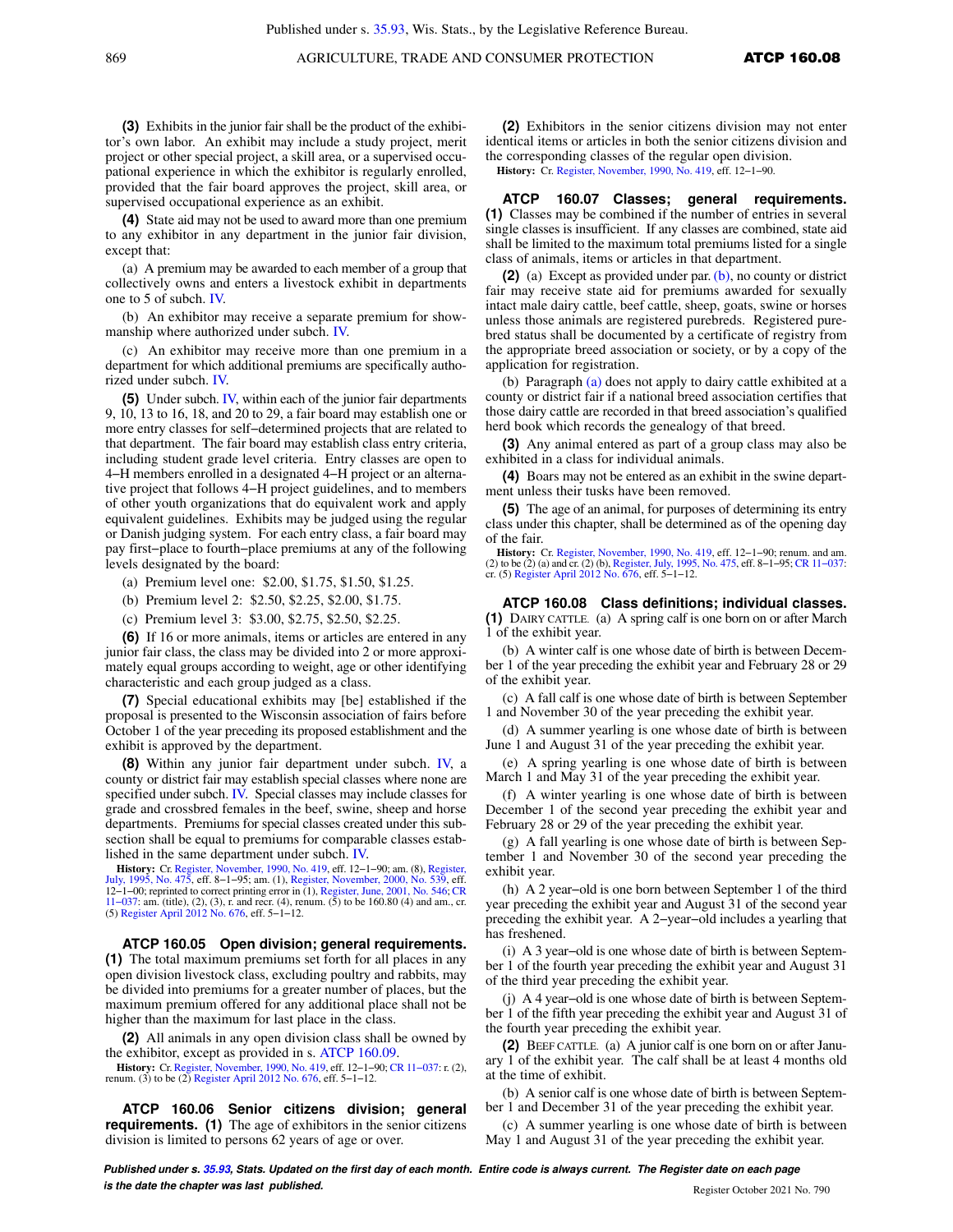(d) A junior yearling is one whose date of birth is between January 1 and April 30 of the year preceding the exhibit year.

(e) A senior yearling is one whose date of birth is between September 1 and December 31 of the second year preceding the exhibit year.

(f) A 2 year−old or older cow is one born before September 1 of the second year preceding the exhibit year and which has calved during the past year.

**(4)** SWINE. (a) A junior yearling boar or sow is one born between January 1 and June 30 of the year preceding the exhibit year.

(b) A senior boar or sow is one whose date of birth is between July 1 and December 31 of the year preceding the exhibit year.

(c) A senior spring boar or sow pig is one whose date of birth is between January 1 and February 28 or 29 of the exhibit year. A local fair board may subdivide this entry class into January− born and February−born sows or boars.

(d) A junior spring boar or sow pig is one born during the month of March of the exhibit year.

**(5)** SHEEP. (a) A spring lamb is one born on or after February 16 of the exhibit year.

(b) A fall lamb is one born between September 1 and December 31 of the year preceding the exhibit year.

(c) A winter lamb is one born between January 1 and February 15 of the exhibit year.

(d) A yearling ram or ewe is one born outside the date of birth limitations in pars. (a) through (c). The age of yearlings may be subject to verification by a veterinarian's examination whose findings shall be final.

**History:** Cr. Register, November, 1990, No. 419, eff. 12–1–90; am. (1) (h), (4) (a) and (5) (a), (b) and (c), Register, July, 1995, No. 475, eff. 8–1–95; correction in (6) (intro.) made under s. 13.93 (2m) (b) 7., Stats.

**ATCP 160.09 Class definitions; group classes. (1)** DAIRY AND BEEF CATTLE. (a) A dairy junior get of sire shall consist of 3 animals which are the offspring of the same bull. All of these animals shall be under 2 years of age, and not more than one may be a bull. A beef junior get of sire shall consist of 3 animals which are the offspring of the same bull and are animals in the junior calf, senior calf, and/or the summer yearling, bull and heifer classes, with both sexes to [be] represented.

(b) A dairy and beef senior get of sire shall consist of 3 animals which are the offspring of one sire. All of these animals shall be 2 years of age or over. In either a dairy or beef breed get of sire, the name of the sire shall be designated by the exhibitor. The animals need not be owned by a single exhibitor.

(c) A produce of dam shall consist of 2 animals of any age or sex which are the produce of one cow.

(d) A group of 3 best female cattle shall consist of 3 animals of any age which were bred and are owned by the exhibitor.

**(2)** SWINE. A pen of 3 feeder pigs shall consist of swine of either sex each weighing between 40 and 60 pounds. Any male pigs included in the pen shall be castrated and healed.

**3)** SHEEP. (a) A get of sire shall consist of 4 lambs or yearlings, or both, of either sex, from one sire, which were bred and are owned by the exhibitor.

(b) An exhibitor's flock shall consist of one yearling or ram lamb, 2 yearling ewes and 2 ewe lambs which are owned by the exhibitor.

(c) A junior division pair of lambs may include a spring or fall ram and spring or fall ewe lamb owned by the exhibitor.

(d) A junior division flock shall be comprised of 3 sheep consisting of a yearling or lamb ram, a ewe lamb, and a yearling ewe, all of which are owned by the exhibitor.

**History:** Cr. Register, November, 1990, No. 419, eff. 12−1−90; CR 11−037: r. (4) Register April 2012 No. 676, eff. 5−1−12.

## **Subchapter II — Open Division Classes**

**ATCP 160.10 Premium lists.** The uniform premium lists in this subchapter are the amounts on which state premium aid may be paid to a county or district fair. State premium aid is also limited to the classes set forth in this subchapter. Maximum premiums are listed in dollar amounts for 1st, 2nd, 3rd and 4th places for each entry class within a premium level.

**History:** Cr. Register, November, 1990, No. 419, eff. 12−1−90.

## **ATCP 160.11 Dairy cattle; department 1.**

- **(1)** PREMIUM LEVEL ONE. . . . . \$9.00 7.00 5.00 3.00
- (a) Bull calf, spring.
- (b) Bull calf, winter.
- (c) Bull calf, fall.
- **(2)** PREMIUM LEVEL TWO. . . . . \$10.00 8.00 6.00 4.00
- (a) Heifer calf, spring (grade).
- (b) Heifer calf, winter (grade).
- (c) Heifer calf, fall (grade).
- (d) Heifer, summer yearling (grade).
- (e) Heifer, spring Yearling (grade).
- (f) Heifer, winter yearling (grade).
- (g) Heifer, fall yearling (grade).
- **(3)** PREMIUM LEVEL THREE. . . \$11.00 9.00 7.00 5.00
- (a) Heifer calf, spring.
- (b) Heifer calf, winter.
- (c) Heifer calf, fall.
- (d) Cow, 2 to 3 years old (grade).
- **(4)** PREMIUM LEVEL FOUR. . . . \$12.00 10.00 8.00 6.00
- (a) Heifer calf, summer yearling.
- (b) Heifer calf, spring yearling.
- (c) Heifer, winter yearling.
- (d) Heifer, fall yearling.
- (e) Cow, 3 to 4 years old (grade).
- (f) Dry cow, 3 years old and over (grade).
- **(5)** PREMIUM LEVEL FIVE. . . . . \$14.00 12.00 10.00 8.00
- (a) Cow, 2 to 3 years old.
- (b) Cow, 4 to 5 years old (grade).
- (c) Junior get of sire.
- (d) Senior get of sire.
- (e) Three best females of any age and all bred by exhibitor.
- (f) Produce of dam.
- **(6)** PREMIUM LEVEL SIX. . . . . . \$16.00 14.00 12.00 10.00
- (a) Cow, 3 to 4 years old.
- (b) Cow, over 5 years old (grade).
- (c) Dry cow, 3 years old and over.
- **(7)** PREMIUM LEVEL SEVEN. . . \$18.00 16.00 14.00 12.00
- (a) Cow, 4 to 5 years old.
- **(8)** PREMIUM LEVEL EIGHT. . . . \$20.00 18.00 16.00 14.00 (a) Cow, over 5 years old.

**History:** Cr. Register, November, 1990, No. 419, eff. 12–1–90; r. and recr., Register, July, 1995, No. 475, eff. 8–1–95.

**ATCP 160.12 Beef cattle; department 2. (1)** BREED-ING CLASSES.

- (a) Premium level one. . . . . . \$11.00 9.00 7.00 5.00
- 1. Bull calf, junior.
- 2. Bull calf, senior.
- 3. Heifer calf, junior
- 4. Heifer calf, senior.
- (b) Premium level two. . . . . . \$12.00 10.00 8.00 6.00
- 1. Bull, summer yearling.
- 2. Bull, junior yearling.
- 3. Cow, over 2 years old.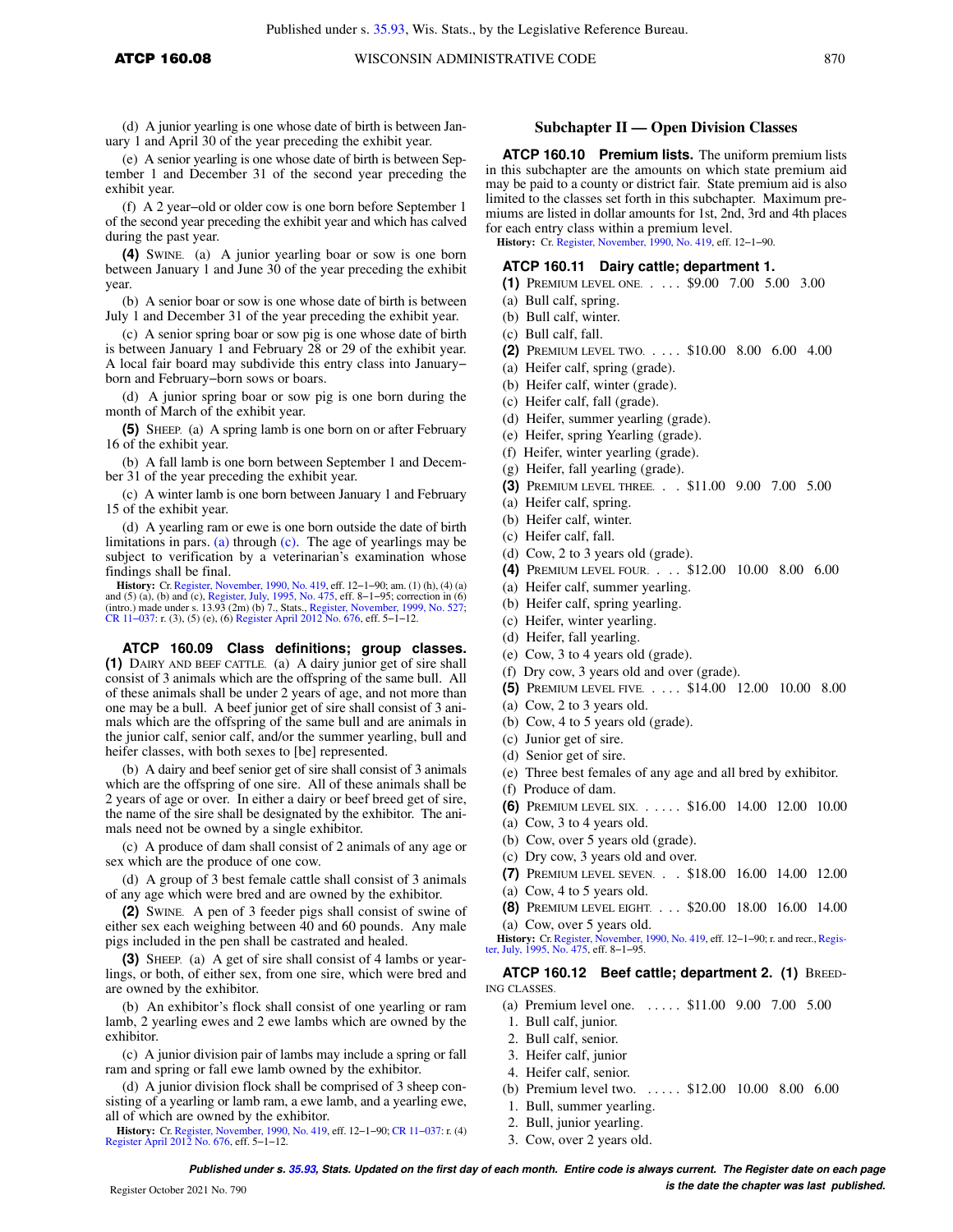- 4. Junior get of sire.
- 5. Senior get of sire.
- 6. Pair of calves; one bull and one heifer.
- (c) Premium level three. . . . . \$14.00 12.00 10.00 8.00
- 1. Heifer, summer yearling.
- 2. Heifer, junior yearling.
- 3. Bull, senior yearling.
- (d) Premium level four. ..... \$16.00 14.00 12.00 10.00
- 1. Heifer, senior yearling.

**(2)** MARKET CLASSES. (a) *General.* A fair board may establish market beef entry classes under pars. (b) and (c). Animals entered in market beef entry classes shall be raised to be sold at market and shall be shown by weight. Entries may include beef, crossbred beef, dairy beef cross or dairy beef breeds. A fair board may establish weight limits for each entry class but may not limit entry classes by breed or sex. If 16 or more animals are entered in any entry class, that class may be divided into 2 or more approximately equal subclasses and each subclass may be judged as a separate entry class. An exhibitor may not enter more than one animal under this subsection.

(b) *Feeder calf.* A feeder calf shall be under 17 weeks old. The fair board may establish a single entry class under this paragraph, or 2 separate entry classes based on weight. For each entry class, the fair board may pay first−place to fourth−place premiums of \$11.00, \$9.00, \$7.00 and \$5.00.

(c) *Market steer or heifer.* A market steer or heifer shall be at least 17 weeks old. The fair board may establish a single entry class under this paragraph, or up to 3 separate entry classes based on weight. For each entry class, the fair board may pay first−place to fourth−place premiums of \$12.00, \$10.00, \$8.00 and \$6.00.

**History:** Cr. Register, November, 1990, No. 419, eff. 12−1−90; r. (1) (b) 3.; renum. (1) (b) 4. to 7. to be (1) (b) 3. to 6.; cr. (1) (c) 3.; am. (1) (d) (intro.) and r. (1) (d) 1. and 2., Register, July, 1995, No. 475, eff. 8−1−95;CR 11−037: r. and recr. (2) Register April 2012 No. 676, eff. 5−1−12.

**ATCP 160.13 Swine; department 3.** For each swine entry class under sub. (1) or (2), the fair board may pay first−place to fourth−place premiums of \$7.00, \$6.00, \$5.00 and \$4.00.

- **(1)** BREED CLASSES.
- (a) Boar; junior yearling.
- (b) Boar; senior pig.
- (c) Boar; senior spring, January.
- (d) Boar; senior spring, February.
- (e) Boar; junior spring pig.
- (f) Sow; junior yearling.
- (g) Sow; senior pig.
- (h) Sow; senior spring, January.
- (i) Sow; senior spring, February.
- (j) Sow; junior spring pig.

**(2)** MARKET CLASSES. A fair board may establish up to 3 market swine entry classes, based on weight. Swine in each class shall be raised to be sold at market and shall be shown by weight.The fair board may establish weight limits for each entry class, but may not limit an entry class by breed, sex or age. If 16 or more swine are entered in any entry class, that class may be divided into 2 or more approximately equal subclasses, and each subclass may be judged as a separate class. An exhibitor may enter up to 3 swine in entry classes under this subsection, and may receive up to 2 premiums in any entry class under this subsection.

**History:** Cr. Register, November, 1990, No. 419, eff. 12−1−90; r. and recr. (2), Register, July, 1995, No. 475, No. 8−1−95; CR 11−037: r. and recr. (intro.), am. (1) (title), r. and recr. (2) Register April 2012 No. 676, eff. 5−1−12.

**ATCP 160.14 Sheep; department 4.** In each entry class under subs.  $(1)$  to  $(3)$ , a fair board may pay first–place to fourth– place premiums of \$6.00, \$5.00, \$4.00 and \$3.00.

**(1)** BREED CLASSES.

- (a) Spring ram lamb.
- (b) Winter ram lamb.
- (c) Fall ram lamb.
- (d) Pen of 2 ram lambs, bred and owned by the exhibitor.
- (e) Yearling ram.
- (f) Spring ewe lamb.
- (g) Winter ewe lamb.
- (h) Fall ewe lamb.
- (i) Pen of 2 ewe lambs, bred and owned by the exhibitor.
- (j) Yearling ewe.
- (k) Pen of 2 yearling ewes, bred and owned by the exhibitor.
- (L) Mature ewe.
- (m) Get of sire.
- (n) Exhibitor's flock.

**(2)** MARKET CLASSES. A fair board may establish up to 3 market lamb entry classes, based on weight. Lambs in each class shall be raised to be sold at market and shall be shown by weight.The fair board may establish weight limits for each entry class, but may not limit an entry class by breed, sex or age. If 16 or more lambs are entered in any entry class, that class may be divided into 2 or more approximately equal subclasses, and each subclass may be judged as a separate class. An exhibitor may enter up to 3 lambs in entry classes under this subsection, and may receive up to 2 premiums in any entry class under this subsection.

**(3)** MARKET WOOL/FLEECE SHOW CLASS. A market wool show class or classes may be established at the discretion of the local fair board.

**(4)** DAIRY SHEEP. A fair board may establish one or more dairy sheep entry classes, and for each entry class may pay first−place to fourth−place premiums of \$5.00, \$4.00, \$3.00 and \$2.00.

**(5)** SHEARING. Sheep shown under this section shall meet the following requirements:

- (a) Wool breeds shall be shown with 2 inches or less of fleece.
- (b) Dairy breeds shall be slick shorn.

(c) Breeds other than those in pars. (a) and (b) shall be shown with not more than one inch of fleece on any part of the animal's body.

**History:** Cr. Register, November, 1990, No. 419, eff. 12−1−90; renum. (1) (b) to (L) to be (1) (c) to (f) and (h) to (n); cr. (1) (b) and (g) and r. and recr. (2), Register, July, 1995, No. 475, eff. 8−1−95; CR 11−037: r. and recr. (intro.), (2), cr. (4), (5) Reg-ister April 2012 No. 676, eff. 5−1−12.

**ATCP 160.15 Goats; department 5. (1)** BREED CLASSES. A fair board may establish entry classes under subs. (2) to (4) in any of the following breed classes established by the board:

(a) A class for any single breed of goats.

(b) A "combined purebreds" class consisting of 2 or more breeds, none of which is established as a separate class under par. (a).

(c) A class for any recorded grade of goats that is eligible for registry.

(d) A class for goats that do not qualify in any class established under pars. (a) to  $(c)$ .

**(2)** DAIRY GOATS; ENTRY CLASSES AND PREMIUMS. A fair board may, for any dairy goat breed category established under sub. (1), establish any of the following entry classes and pay first−place to fourth−place premiums in each entry class at the following applicable premium levels:

(a) Premium level one: \$5.00, \$4.00, \$3.00, \$2.00.

1. Junior doe kid less than 4 months old.

2. Senior doe kid at least 4 months but less than 7 months old.

3. Junior yearling doe at least 7 months but less than 12 months old.

4. Senior yearling doe at least 12 months but less than 24 months old and not in milk.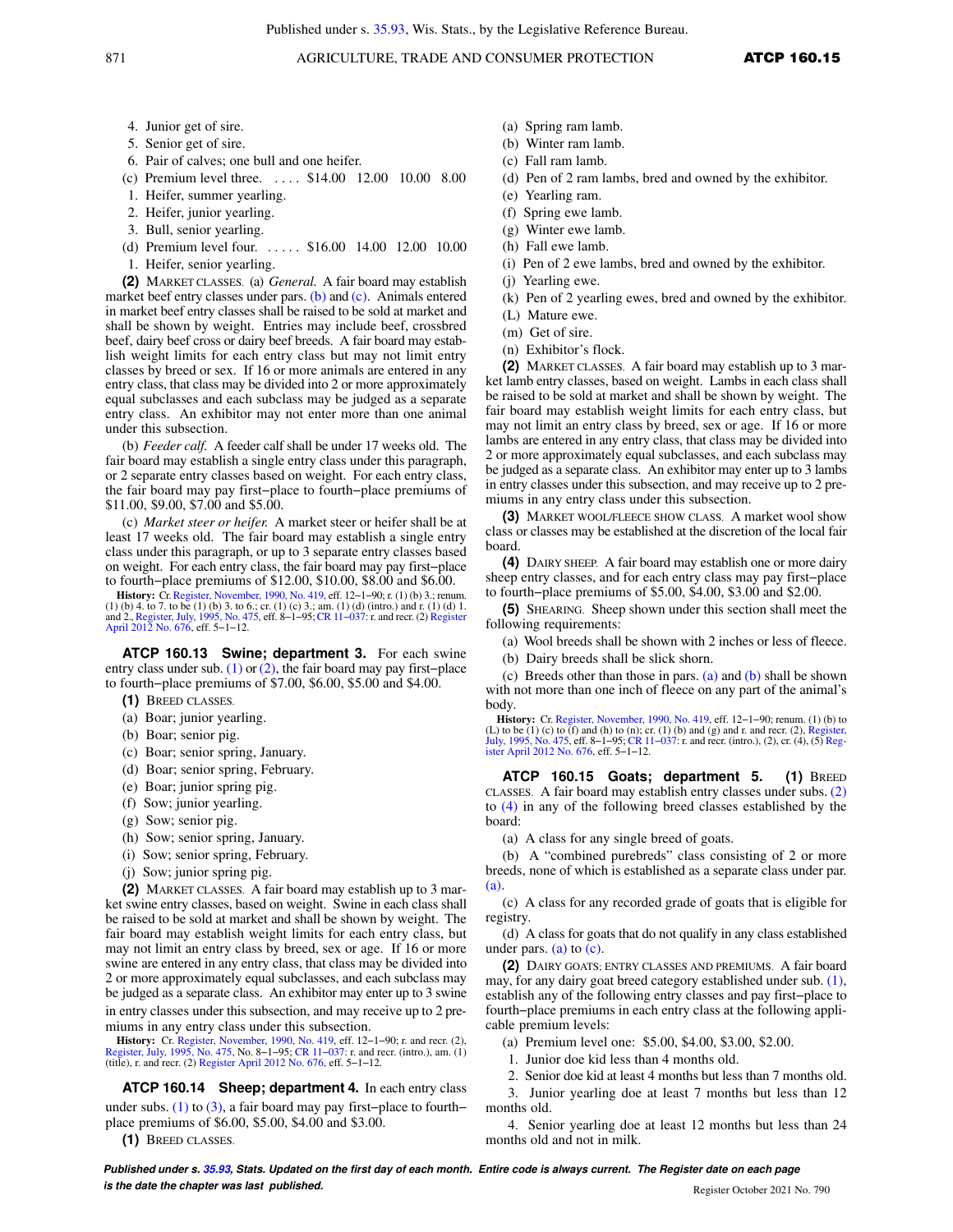(b) Premium level 2: \$6.00, \$5.00, \$4.00, \$3.00.

1. Yearling milker under 2 years old and in milk.

2. Junior milker at least 2 years old but under 3 years old and in milk.

3. Mature milker at least 3 years old but under 5 years old.

4. Aged milker at least 5 years old.

5. Junior get of sire. A junior get of sire entry shall consist of 3 does under 2 years old that are not in milk and are the get of one sire. The animals need not be owned by the same exhibitor.

6. Senior get of sire. A senior get of sire entry shall consist of 3 does that are the get of one sire. At least one of the does shall be in milk. The animals need not be owned by the same exhibitor, but all of the exhibitors shall be in the senior age group.

7. Produce of dam. A produce of dam entry shall consist of 2 does of any age that are the produce of one dam. Both animals shall be owned by the same exhibitor.

8. Dam and daughter. A dam and daughter entry shall consist of one doe of any age and its dam. The animals need not be owned by the same exhibitor.

9. Exhibitor's herd. An exhibitor's herd entry shall consist of one doe under one year old, one doe at least one year old but less than 2 years old, and one doe at least 2 years old. All of the animals shall be owned by the same exhibitor.

**(3)** MEAT GOATS; ENTRY CLASSES AND PREMIUMS. A fair board may, for any meat goat breed category established under sub. (1), establish any of the following entry classes and pay first−place to fourth−place premiums in each entry class at the following applicable levels:

(a) Premium level one: \$5.00, \$4.00, \$3.00, \$2.00.

1. Junior doe kid less than 4 months old.

2. Senior doe kid at least 4 months but less than 7 months old.

3. Junior yearling doe at least 7 months but less than 12 months old.

4. Senior yearling doe at least 12 months but less than 24 months old and not in milk.

(b) Premium level 2: \$6.00, \$5.00, \$4.00, \$3.00.

1. Doe at least 2 years but under 3 years old.

2. Doe at least 3 years but under 5 years old.

3. Doe at least 5 years old.

- 4. Wether less than one year old.
- 5. Wether at least one year old.

6. Dam and single offspring. The offspring may be a doe or wether.

**(4)** OTHER GOATS; ENTRY CLASSES AND PREMIUMS. A fair board may, for any goat breed class established under sub. (1) that is not a dairy or meat goat breed class, establish any of the following entry classes and pay first−place to fourth−place premiums for each entry class at the following applicable levels:

(a) Premium level one: \$5.00, \$4.00, \$3.00, \$2.00.

1. Junior doe kid less than 4 months old.

2. Senior doe kid at least 4 months but less than 7 months old.

3. Junior yearling doe at least 7 months but less than 12 months old.

4. Senior yearling doe at least 12 months but less than 24 months old and not in milk.

- (b) Premium level 2: \$6.00, \$5.00, \$4.00, \$3.00.
- 1. Doe at least 2 years old but under 3 years old.

2. Doe at least 3 years old but under 5 years old.

3. Doe at least 5 years old.

- 4. Wether under one year old.
- 5. Wether at least one year old.

6. Dam and single offspring. The offspring may be a doe or wether.

**(5)** HORNS. Goats with full natural horns may not be entered unless full natural horns are a standard for a specific breed.

**History:** Cr. Register, November, 1990, No. 419, eff. 12–1–90; r. and recr. (1) (intro.), Register, July, 1995, No. 475, eff. 8–1–95; r. and f. (2) finetor. (1) finetor, and (2), and (2), and recr. (1) (intro.) and (2), f April 2012 No. 676, eff. 5−1−12; correction in numbering in sub. (4) (b) made under s. 13.92 (4) (b) 1., Stats., Register April 2012 No. 676.

**ATCP 160.16 Equines; department 6. (1)** REGISTERED DRAFT HORSES AND DRAFT PONIES; RECOGNIZED BREEDS. This subsection applies to draft horses and draft ponies that are registered as members of a recognized breed. Each entry class under pars. (a) to (i) includes all recognized breeds unless an entry class is subdivided by breed at the discretion of the county or district fair. For each entry class under pars. (a) to  $(i)$ , or each subclass designated by breed, a county or district fair may receive state aid for first−place to fourth−place premiums of \$11.00, \$9.00, \$7.00 and \$5.00, respectively.

- (a) Foal; stallion, filly or gelding under one year of age.
- (b) Gelding; yearling.
- (c) Gelding; 2 year old.
- (d) Gelding; 3 year old.
- (e) Gelding; aged.
- (f) Stallion; one to 2 years of age.
- (g) Stallion; 3 years old and over.
- (h) Filly; one to 2 years of age.
- (i) Mare; 3 years old and over.

**(2)** DRAFT HORSES AND DRAFT PONIES; GRADE. This subsection applies to draft horses and draft ponies that are not registered members of any recognized breed. For each entry class under pars. (a) to (d), a county or district fair may receive state aid for first−place to fourth−place premiums of \$11.00, \$9.00, \$7.00 and \$5.00, respectively.

- (a) Mare or gelding foal.
- (b) Mare or gelding; one to 2 years old.
- (c) Mare or gelding; 2 and 3 years of age.
- (d) Mare or gelding; 4 years old and over.

**(3)** DRAFT TEAM, SINGLE CART, HITCH CLASSES, AND OTHER EQUINE HITCHES OR TEAMS. This subsection applies to draft teams, single carts, hitch classes, and other equine hitches or teams. A county or district fair may receive state aid for first−place to fourth−place premiums paid at the following levels for the following classes of exhibits under this subsection:

- (a) Premium level one. . . . . . \$12.00 10.00 8.00 6.00
- 1. Single draft horse cart; youth or adult entry classes.
- (b) Premium level two. . . . . . \$16.00 14.00 12.00 10.00
- 1. Two horse team; youth or adult entry classes.
- 2. Unicorn hitch.
- 3. Four horse hitch.
- 4. Six horse hitch.
- 5. Eight horse hitch.
- 6. Farmer's hitch.

7. Other equine hitches or teams, including donkeys, mules, or ponies.

8. Team obstacle.

**(4)** LIGHT HORSES AND LIGHT PONIES. This subsection applies to light horses and light ponies. Each entry class under pars. (a) to (f) shall include both light horses and light ponies unless that entry class is subdivided, at the discretion of the county or district fair, into separate classes for light horses and light ponies. For each entry class under pars. (a) to  $(f)$ , a county or district fair may receive state aid for first−place to fourth−place premiums of \$9.00, \$8.00, \$7.00 and \$6.00 respectively.

(a) Halter.

- 1. Foal; under one year of age.
- 2. Yearling.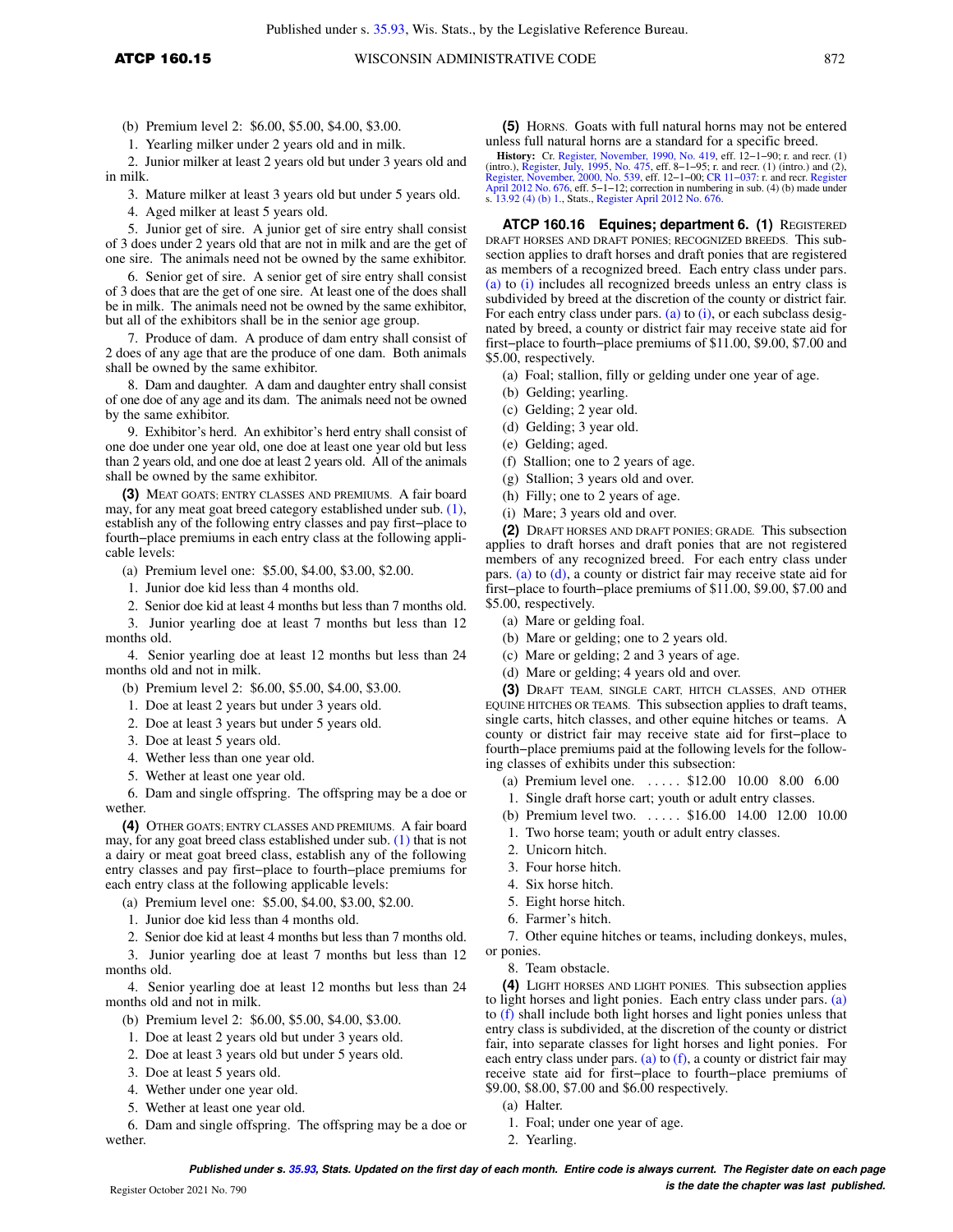## 873 **AGRICULTURE, TRADE AND CONSUMER PROTECTION ATCP 160.19**

- 3. Mare or gelding; 2 and 3 years of age.
- 4. Stallion; 2 years old and over.
- 5. Gelding; 4 years old and over.
- 6. Mare; 4 years old and over.
- (b) Showmanship.
- 1. English.
- 2. Western.
- (c) Equitation.
- 1. English.
- 2. Western.
- 3. Dressage.
- 4. Reining.
- 5. Reinsmanship.
- (d) Pleasure.
- 1. English.
- 2. Western.
- 3. Junior (equine up to 4 years old).
- 4. Driving.
- (e) Trail or obstacle driving.
- 1. English.
- 2. Western.
- (f) Gymkhana.
- 1. Pole bending.
- 2. Barrel race.
- 3. Plug race.
- 4. Flag race.

**(5)** DONKEYS AND MULES. A county or district fair board may establish specific entry classes for donkeys and mules. A county or district fair board may pay, for each entry class, first−place to fourth−place premiums of \$9.00, \$8.00, \$7.00 and \$6.00, respectively.

**History:** Cr. Register, November, 1990, No. 419, eff. 12–1–90; r. and recr., Register, July, 1995, No. 475, eff. 8–1–95; cr. (5), Register, November, 2000, No. 539, eff.<br>ter, July, 1995, No. 475, eff. 8–1–95; cr. (5), Reg **790.**

**ATCP 160.17 Poultry and poultry products; department 7. (1)** ENTRY CLASS AND PREMIUMS; EGGS. A county or district fair board may establish an entry class of poultry eggs and may pay first−place to fourth−place premiums of \$1.75, \$1.50, \$1.25 and \$1.00, respectively.

**(2)** ENTRY CLASSES AND PREMIUMS; MARKET POULTRY. A county or district fair board may establish an entry class for any of the following market poultry classes, and for each entry class may pay first−place to fourth−place premiums of \$2.00, \$1.75, \$1.50 and \$1.25, respectively:

- (a) Yearling hen; determined on past egg production.
- (b) Capons; 2 birds, each weighing over 7 pounds.

(c) Roaster chickens; 2 birds of either sex, each weighing 5 to 8 pounds.

(d) Roaster chickens; 2 birds with combined weight of 8 pounds or more.

(e) Broiler chickens; 2 young birds, each weighing 2.5 to 4.5 pounds.

- (f) Young duck; either sex, weighing 5 pounds or more.
- (g) Young geese; either sex, weighing 7 pounds or more.
- (h) Young turkey; either sex, over 15 weeks of age.

**(3)** ENTRY CLASSES AND PREMIUMS; POULTRY BREEDS. (a) A county or district fair board may establish any of the following entry classes for any breed class under par. (b), and for each entry class may pay first−place to fourth−place premiums of \$2.00, \$1.75, \$1.50 and \$1.25, respectively:

- 1. Cock.
- 2. Hen.
- 3. Cockerel.

4. Pullet.

(b) A poultry breed class may consist of one or more poultry breeds within any of the following groups, provided that no individual breed is included in more than one breed class:

- 1. American breeds.
- 2. Mediterranean breeds.
- 3. Crossbreeds.
- 4. Asiatic breeds.
- 5. English breeds.
- 6. Bantam breeds.
- 7. Other standard breeds.
- 8. Ducks.
- 9. Geese.
- 10. Turkeys.
- 11. Pigeons.
- 12. Guinea fowl.

**History:** Cr. Register, November, 1990, No. 419, eff. 12−1−90; am. (2) (intro.) and cr. (2) (L), Register, July, 1995, No. 475, eff. 8−1−95; r. and recr., Register, November, 2000, No. 539, eff. 12−1−00.

**ATCP 160.18 Rabbits; department 8. (1)** ENTRY CLASSES AND PREMIUMS. A county or district fair board may establish any of the following rabbit entry classes for any breed class under sub. (2), and for each entry class may pay first−place to fourth−place premiums of \$2.00, \$1.75, \$1.50 and \$1.25, respectively:

- (a) Buck under 6 months old.
- (b) Doe under 6 months old.

(c) Buck at least 6 months old. A county or district fair board may establish a separate entry class for bucks 6 to 8 months old if the American rabbit breeders association recognizes that age category and there are a sufficient number of entrants to justify that entry class.

(d) Doe at least 6 months old. A county or district fair board may establish a separate entry class for does 6 to 8 months old if the American rabbit breeders association recognizes that age category and there are a sufficient number of entrants to justify that entry class.

- (e) Buck over 8 months old.
- (f) Doe over 8 months old.

**(2)** BREED CLASSES. A breed class may consist of any of the following:

- (a) Any standard purebred rabbit breed.
- (b) Any standard purebred commercial rabbit breed.
- (c) Any standard purebred fancy rabbit breed.

(d) Pet rabbits regardless of breed, provided that those rabbits are not exhibited in any other breed class.

**History:** Cr. Register, November, 1990, No. 419, eff. 12−1−90; r. and recr. (1), Register, July, 1995, No. 475, eff. 8−1−95; r. and recr., Register, November, 2000, No. 539, eff. 12−1−00.

**ATCP 160.19 Llamas, alpacas and domesticated exotic animals; department 11.** For each of the following entry classes of domesticated exotic animals, a county or district fair may receive state aid for first−place to fourth−place premiums of \$5.00, \$4.00, \$3.00 and \$2.00, respectively:

- **(1)** Emu.
- **(2)** Ostrich.

**(3)** Llamas and alpacas. A fair board may award up to 2 premiums for the exhibition of a single llama or alpaca, including no more than one premium in for each of the following classes:

(a) The exhibitor's showmanship.

(b) The performance of the llama or alpaca. Performance may be judged in any of the following performance classes:

- 1. Obstacle.
- 2. Pack.
- 3. Public relations.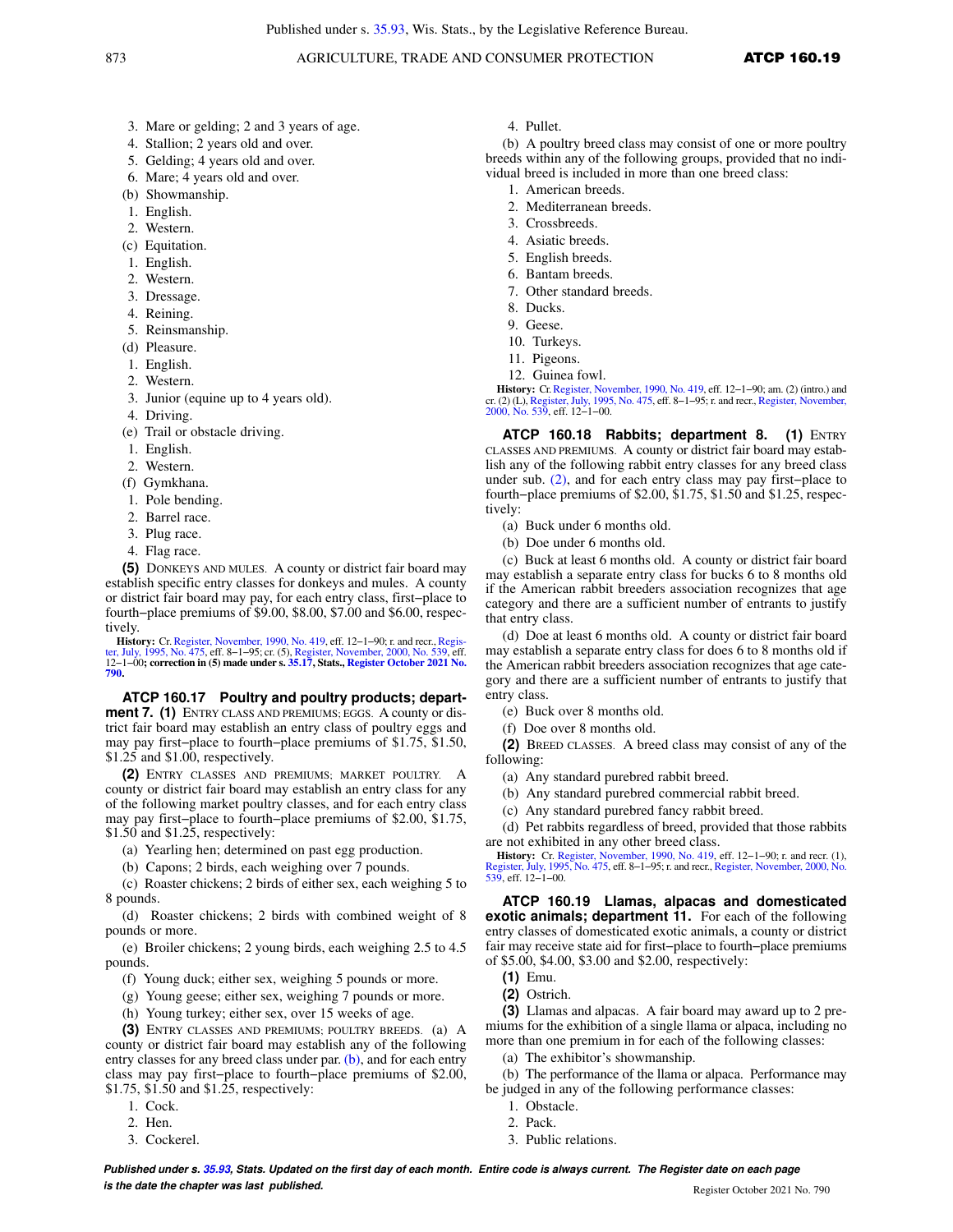**(4)** Exotic domestic animals.

**History:** Cr. Register, November, 1990, No. 419, eff. 12–1–90; r. and recr., Register, July, 1995, No. 475, eff. 8–1–95; CR 11–037: am. (title), r. and recr. (3), r. (4), (5), renum. (6) to be (4) and am. Register April 2012 No. 676, eff. 5−1−12.

**ATCP 160.20 Dairy products; department 12. (1)** ENTRY CLASSES. (a) Butter classes. Entry classes for butter are limited to the following categories. Each exhibit shall consist of either prints or a tub in accordance with sub. (2) (a).

1. Creamery butter made from sweet cream.

2. Creamery butter made from a blend of sweet cream and whey cream.

3. Creamery butter made from whey cream.

4. Creamery butter in 5 one−pound prints.

5. Assistant buttermaker class. A special class may be established for assistant buttermakers only in which exhibits are comprised of entries in subds. 1. to 4.

(b) Cheese classes.

1. Aged cheddar cheese; any size or style. Aged cheddar cheese shall be older than 10 months at the time of the fair.

2. Semi−aged cheddar cheese; any size or style. Semi−aged cheddar cheese shall be older than 4 months and not more than 10 months old at the time of the fair.

3. Fresh cheddar cheese; any size or style. Fresh cheddar cheese shall be not less than one month nor more than 4 months old at the time of the fair.

4. Colby cheese; any size or style.

5. Drum or block Swiss cheese.

6. Brick cheese.

7. Muenster cheese.

8. All other types and varieties of natural cheese not otherwise listed in subds. 1. to 7.

9. Italian cheese, pasta filata types, such as Mozzarella and Provolone.

10. Italian cheese, grana types, such as Romano, Parmesan, Asiago and similar types.

11. Bleu and Gorgonzola cheese. Each exhibit in this category may consist of not more than 3 cheeses. The total weight of cheese comprising the exhibit may be less than 10 pounds.

**(2)** EXHIBIT REQUIREMENTS. (a) An entry in any butter category under sub.  $(1)$  (a) shall consist of not less than a 10 pound tub or 5 one−pound prints of creamery butter.

(b) An entry in any cheese category under sub. (1) (b) shall consist of not less than one cheese or more than 3, with a minimum total weight of not less than 10 pounds.

(c) Cheddar cheese exhibits may not be entered in more than one of the age categories under sub. (1) (b) 1. to 3., and shall comply with applicable date restrictions. All cheese shall be stamped with the month and year of manufacture.

(d) Cheese previously tested with a trier may not be considered as an exhibit for a premium and is only entitled to a complimentary score, except Swiss cheese which may have one trier plug hole.

(e) Butter and cheese exhibits shall be judged on a standard scale of 100 according to the following scale.

|                         |               |       | Cheese       |                                                                          |
|-------------------------|---------------|-------|--------------|--------------------------------------------------------------------------|
|                         | <b>Butter</b> | Amer. | <b>Swiss</b> | Brick-Muenster<br>Limburger and<br>Soft Type<br><b>Italian Varieties</b> |
| Flavor                  | 45            | 45    | 35           | 40                                                                       |
| <b>Body and Texture</b> | 25            | 30    | 15           | 35                                                                       |
| Finish                  |               | 15    |              |                                                                          |
| Color                   | 15            | 10    |              | 10                                                                       |
| Makeup and Appearance   |               |       |              | 10                                                                       |

| Salt                    | 10  |     |     |     |
|-------------------------|-----|-----|-----|-----|
| Eye Development & Color |     |     | 35  |     |
| Makeup & Finish         |     |     | 10  |     |
| Package and Appearance  |     |     |     |     |
|                         | 100 | 100 | 100 | 100 |

**(3)** PREMIUMS. Premiums in any entry class may be paid in the following level one amounts.

Premium level one. . . . . . . . . . \$12.00 10.00 8.00 6.00

**History:** Cr. Register, November, 1990, No. 419, eff. 12−1−90; am. (1) (b) 1. to 3. and (2) (c), Register, July, 1995, No. 475, eff. 8−1−95.

**ATCP 160.21 Plants and soil sciences; department 14.** Entry classes are limited to the following categories under each premium level.

**(1)** Premium level one. . . . . . \$1.75 1.50 1.25 1.00

(a) Vegetables; plate exhibit.

(b) Fruit exhibit other than apples.

(c) Specialty crops including but not limited to spices, herbs, and flavoring agents.

**(2)** Premium level two. . . . . . \$2.00 1.75 1.50 1.25

(a) Field crops, including but not limited to exhibits of small grains, soybeans, corn, forages, sheaf grains, hay, haylage, silage, tobacco and other crops.

(b) Vegetable garden display of potatoes.

**(3)** Premium level three. . . . . \$2.50 2.25 2.00 1.50 Fruit display of apples.

- **(4)** Premium level four . . . . . . \$5.50 4.50 3.50 2.50
- (a) Vegetable garden display of 6 different vegetables.

(b) Apple display of 5 varieties of apples.

**History:** Cr. Register, November, 1990, No. 419, eff. 12−1−90.

**ATCP 160.22 Flowers and house plants; department 15. (1)** FLOWERS.

(a) Premium level one . . . . . . \$1.75 1.50 1.25 1.00 Cut flowers with one, 2, or 3 blooms or spikes.

(b) Premium level two ...... \$2.50 2.25 2.00 1.50 Bouquets with 5 or more blooms or spikes.

(c) Premium level three . . . . . \$3.00 2.50 2.00 1.50 Floral arrangements with a specified theme.

**(2)** HOUSE PLANTS.

Premium level one ........... \$2.00 1.75 1.50 1.25 **History:** Cr. Register, November, 1990, No. 419, eff. 12−1−90.

**ATCP 160.23 Natural sciences; department 16.** Entry classes are limited to the following categories under each premium level.

- **(1)** Premium level one. . . . . . . \$1.75 1.50 1.25 1.00
- (a) Beeswax
- (b) Queen bee
- **(2)** Premium level two. . . . . . . \$2.50 2.25 2.00 1.50
- (a) Honey
- (b) Maple syrup
- (c) Maple syrup products

(d) Other natural science exhibits. This class includes but is not limited to sorghum, sorghum products and the like.

**(3)** Premium level three. . . . . . \$5.50 4.50 3.50 2.50 Observation bee hive.

**(4)** Premium level four. . . . . . \$10.00 8.00 6.00 4.00 Christmas trees; all exhibits.

**History:** Cr. Register, November, 1990, No. 419, eff. 12−1−90.

**ATCP 160.24 Cultural art; department 18.** A county or district fair board may establish one or more cultural art entry classes at any of the following premium levels:

**Published under s. 35.93, Stats. Updated on the first day of each month. Entire code is always current. The Register date on each page is the date the chapter was last published. is the date the chapter was last published.**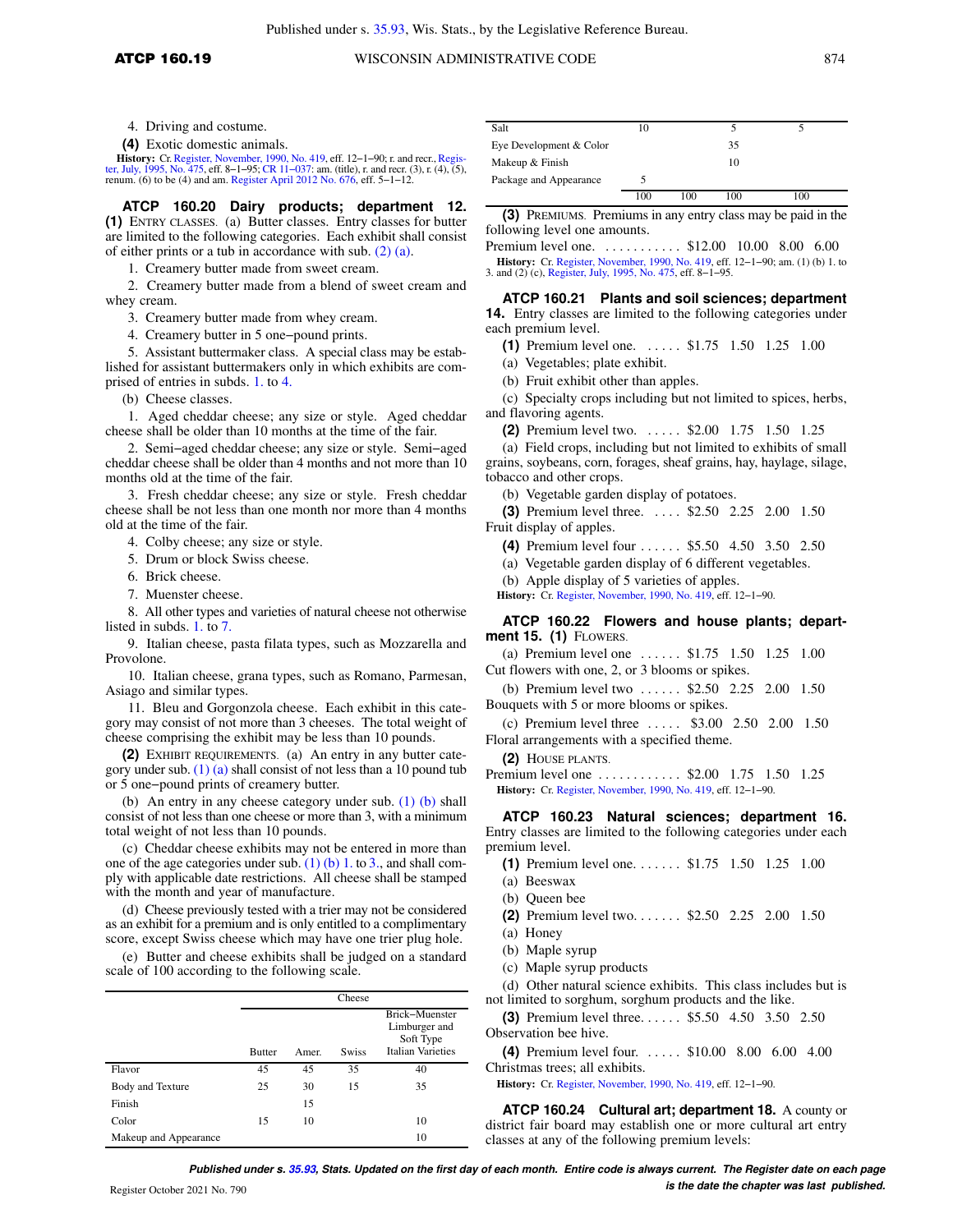**(1)** PREMIUM LEVEL ONE. For each entry class at premium level one, a county or district fair may pay first−place to fourth−place premiums of \$3.00, \$2.50, \$2.00 and \$1.50, respectively.

**(2)** PREMIUM LEVEL TWO. For each entry class at premium level two, a county or district fair may pay first−place to fourth− place premiums of \$4.50, \$3.50, \$2.50 and \$1.50, respectively.

**(3)** PREMIUM LEVEL THREE. For each entry class at premium level three, a county or district fair may pay first−place to fourth− place premiums of \$5.50, \$4.50, \$3.50 and \$2.50, respectively.

**Note:** A county or district fair board may create an entry class for decorated cakes under this section or in the "foods and nutrition" department under s. ATCP 160.28, but not both.

**History:** Cr. Register, November, 1990, No. 419, eff. 12−1−90; am. (1) (intro.), Register, July, 1995, No. 475, eff. 8−1−95;r. and recr., Register, November, 2000, No. 539, eff. 12−1−00.

**ATCP 160.25 Antiques; department 19.** Premiums for all exhibits may be paid in the following level one amounts.

Premium level one. . . . . . . . . . . \$3.00 2.50 2.00 1.50 **History:** Cr. Register, November, 1990, No. 419, eff. 12−1−90.

**ATCP 160.26 Photography; department 20.** Premiums for all exhibits may be paid in the following level one amounts.

Premium level one. . . . . . . . . . . \$4.50 3.50 2.50 1.50

**(1)** Professional.

**(2)** Amateur.

**History:** Cr. Register, November, 1990, No. 419, eff. 12−1−90.

**ATCP 160.27 Woodworking; department 22.** A county or district fair board may establish one or more woodworking entry classes at any of the following premium levels:

**(1)** PREMIUM LEVEL ONE. For each entry class at premium level one, a county or district fair may pay first−place to fourth−place premiums of \$3.00, \$2.50, \$2.00 and \$1.50, respectively.

**(2)** PREMIUM LEVEL TWO. For each entry class at premium level two, a county or district fair may pay first−place to fourth− place premiums of \$5.50, \$4.50, \$3.50 and \$2.50, respectively.

**History:** Cr. Register, November, 1990, No. 419, eff. 12−1−90; r. and recr.,Register, November, 2000, No. 539, eff. 12−1−00.

**ATCP 160.28 Foods and nutrition; department 25.** A county or district fair board may establish one or more food or nutrition entry classes at any of the following premium levels:

**(1)** PREMIUM LEVEL ONE. For each entry class at premium level one, a county or district fair may pay first−place to fourth−place premiums of \$1.75, \$1.50, \$1.25 and \$1.00, respectively.

**(2)** PREMIUM LEVEL TWO. For each entry class at premium level two, a county or district fair may pay first−place to fourth− place premiums of \$2.00, \$1.75, \$1.50 and \$1.25, respectively.

**(3)** PREMIUM LEVEL THREE. For each entry class at premium level three, a county or district fair may pay first−place to fourth− place premiums of \$2.50, \$2.25, \$2.00 and \$1.50, respectively.

**History:** Cr. Register, November, 1990, No. 419, eff. 12–1–90; renum. (1) (g) to be (1) (h) and cr. (1) (g), Register, July, 1995, No. 475, eff. 8–1–95; r. and recr., Register, November, 2000, No. 539, eff. 12–1–00.

**ATCP 160.29 Clothing; department 26. (1)** ADULT OR TEENAGE GARMENTS. A county or district fair board may establish one or more entry classes for adult or teenage garments at any of the following premium levels, and may divide any entry class into amateur and professional classes:

(a) *Premium level one.* For each entry class at premium level one, a county or district fair may pay first−place to fourth−place premiums of \$1.75, \$1.50, \$1.25 and \$1.00, respectively.

(b) *Premium level two.* For each entry class at premium level two, a county or district fair may pay first−place to fourth−place premiums of \$2.00, \$1.75, \$1.50 and \$1.25, respectively.

(c) *Premium level three.* For each entry class at premium level three, a county or district fair may pay first−place to fourth−place premiums of \$2.25, \$2.00, \$1.75 and \$1.50, respectively.

(d) *Premium level four.* For each entry class at premium level four, a county or district fair may pay first−place to fourth−place premiums of \$2.50, \$2.25, \$2.00 and \$1.50, respectively.

(e) *Premium level five.* For each entry class at premium level five, a county or district fair may pay first−place to fourth−place premiums of \$4.50, \$3.50, \$2.50 and \$1.50, respectively.

**(2)** INFANT AND CHILDREN'S GARMENTS. A county or district fair board may establish one or more entry classes for infant and children's garments at any of the following premium levels:

(a) *Premium level one.* For each entry class at premium level one, a county or district fair may pay first−place to fourth−place premiums of \$1.75, \$1.50, \$1.25 and \$1.00, respectively.

(b) *Premium level two.* For each entry class at premium level two, a county or district fair may pay first−place to fourth−place premiums of \$2.50, \$2.25, \$2.00 and \$1.50, respectively.

**History:** Cr. Register, November, 1990, No. 419, eff. 12−1−90; r. and recr. (1) (intro.), Register, July, 1995, No. 475, eff. 8−1−95; r. and recr., Register, November, 2000, No. 539, eff. 12−1−00.

**ATCP 160.30 Knitting and crocheting; department 27. (1)** KNITTING. A county or district fair board may establish one or more knitting entry classes at any of the following premium levels:

(a) *Premium level one.* For each entry class at premium level one, a county or district fair may pay first−place to fourth−place premiums of \$1.75, \$1.50, \$1.25 and \$1.00, respectively.

(b) *Premium level two.* For each entry class at premium level two, a county or district fair may pay first−place to fourth−place premiums of \$2.00, \$1.75, \$1.50 and \$1.25, respectively.

(c) *Premium level three.* For each entry class at premium level three, a county or district fair may pay first−place to fourth−place premiums of \$2.25, \$2.00, \$1.75 and \$1.50, respectively.

(d) *Premium level four.* For each entry class at premium level four, a county or district fair may pay first−place to fourth−place premiums of \$2.50, \$2.25, \$2.00 and \$1.50, respectively.

(e) *Premium level five.* For each entry class at premium level five, a county or district fair may pay first−place to fourth−place premiums of \$3.00, \$2.50, \$2.00 and \$1.50, respectively.

**(2)** CROCHETING. A county or district fair board may establish one or more crocheting entry classes at any of the following premium levels:

(a) *Premium level one.* For each entry class at premium level one, a county or district fair may pay first−place to fourth−place premiums of \$1.75, \$1.50, \$1.25 and \$1.00, respectively.

(b) *Premium level two.* For each entry class at premium level two, a county or district fair may pay first−place to fourth−place premiums of \$2.25, \$2.00, \$1.75 and \$1.50, respectively.

(c) *Premium level three.* For each entry class at premium level three, a county or district fair may pay first−place to fourth−place premiums of \$2.50, \$2.25, \$2.00 and \$1.50, respectively.

History: Cr. Register, November, 1990, No. 419, eff. 12-1-90; r. and recr., Register, November, 2000, No. 539, eff. 12−1−00.

**ATCP 160.31 Home furnishings; department 28.** A county or district fair board may establish one or more home furnishings entry classes at any of the following premium levels:

**(1)** PREMIUM LEVEL ONE. For each entry class at premium level one, a county or district fair may pay first−place to fourth−place premiums of \$1.75, \$1.50, \$1.25 and \$1.00, respectively.

**(2)** PREMIUM LEVEL TWO. For each entry class at premium level two, a county or district fair may pay first−place to fourth− place premiums of \$2.00, \$1.75, \$1.50 and \$1.25, respectively.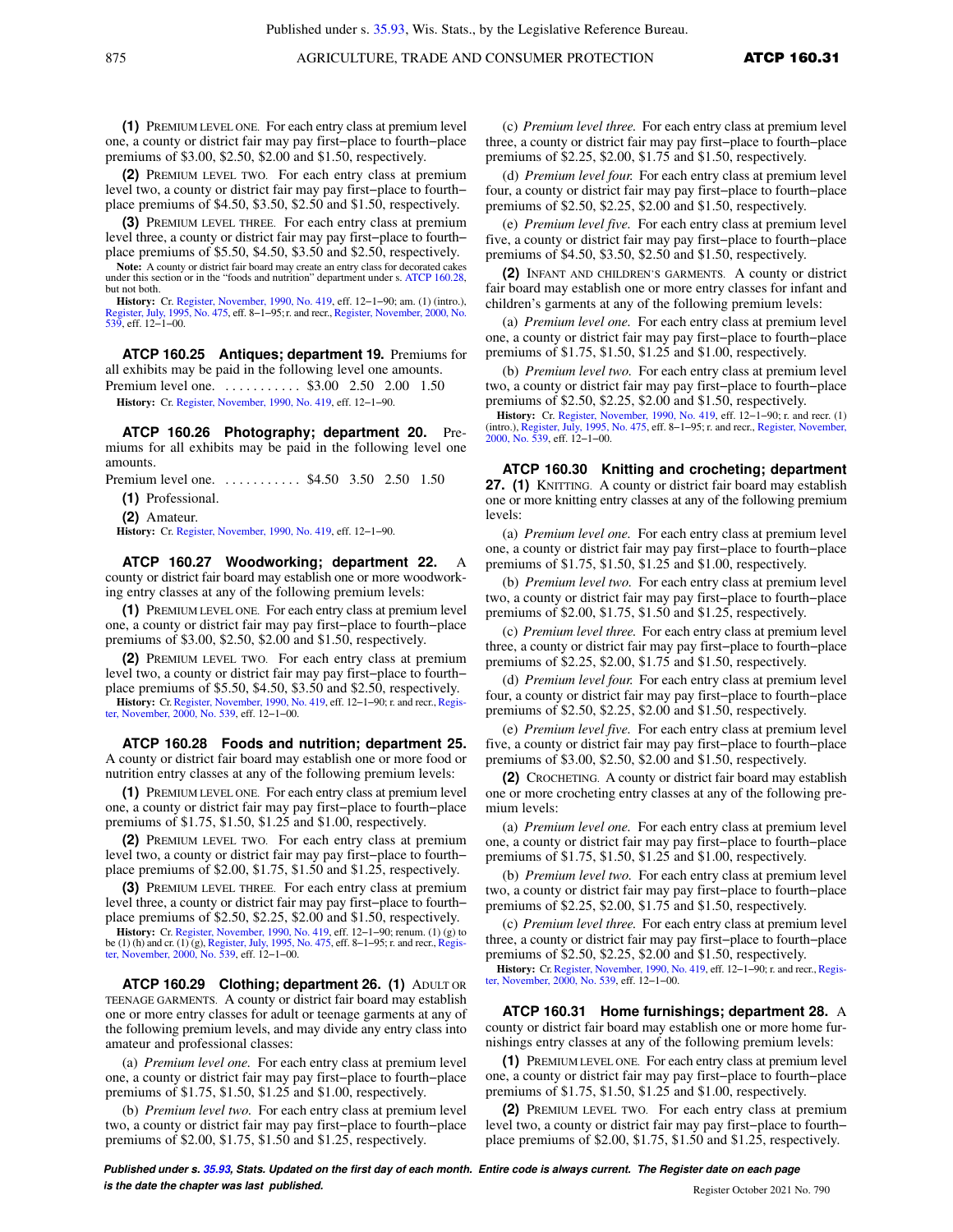**(4)** PREMIUM LEVEL FOUR. For each entry class at premium level four, a county or district fair may pay first−place to fourth− place premiums of \$4.50, \$3.50, \$2.50 and \$1.50, respectively.

**History:** Cr. Register, November, 1990, No. 419, eff. 12–1–90; am. (3) (c) to (e) and cr. (4) (e) and (f), Register, July, 1995, No. 475, eff. 8–1–95; r. and recr., Register, November, 2000, No. 539, eff. 12−1−00.

**ATCP 160.32 Booths; department 32.** Premiums may be paid for all exhibits in this department in the following level one amounts.

Premium level one. . . . . . . . . . . . \$16.00 14.00 12.00 10.00 **History:** Cr. Register, November, 1990, No. 419, eff. 12−1−90.

## **Subchapter III — Senior Citizens Division**

**ATCP 160.40 Uniform premium lists; senior citizens division.** At the discretion of the local fair, items or articles may be selected from the open division classes in any of the departments specified under subs.  $(1)$  to  $(8)$ . Premiums may be paid in the amount of the corresponding premium level for the entry classes in these departments under subchapter II.

**(1)** Plants and soil sciences; department 14.

**(2)** Flowers and house plants; department 15.

- **(2m)** Natural sciences; department 16.
- **(3)** Cultural arts; department 18.
- **(3m)** Antiques; department 19.
- **(4)** Photography; department 20.
- **(5)** Woodworking; department 22.
- **(6)** Foods and nutrition; department 25.
- **(6m)** Clothing; department 26.
- **(7)** Knitting and crocheting; department 27.
- **(8)** Home furnishings; department 28.

**History:** Cr. Register, November, 1990, No. 419, eff. 12–1–90; am. (intro.), Register, July, 1995, No. 475, eff. 8–1–95; CR. 11–037: cr. (2m), (3m), (6m) Register<br>ister, July, 1995, No. 475, eff. 8–1–12; correction in num 13.92 (4) (b) 1., Stats., Register April 2012 No. 676.

#### **Subchapter IV — Junior Fair Division**

**ATCP 160.50 Premium lists.** The uniform premium lists in this subchapter are the amounts on which state premium aid may be paid to a county or district fair. State premium aid is also limited to the classes set forth in this subchapter. Maximum premiums are listed in dollar amounts for 1st, 2nd, 3rd and 4th places for each entry class within a premium level.

**History:** Cr. Register, November, 1990, No. 419, eff. 12−1−90.

**ATCP 160.51 Dairy cattle; department 1. (1)** GEN-ERAL. For any recognized breed of dairy cattle, a fair board may establish any of the entry classes identified in pars. (a) to  $(c)$ . The fair board may establish separate entry classes for registered and grade cattle of each type, or may combine registered and grade cattle of each type in a single entry class. The fair board may pay first−place to fourth−place premiums in each entry class at the applicable levels specified in pars.  $(a)$  to  $(c)$ . Entry classes may be judged using the regular or Danish judging system.

- (a) Premium level one: \$9.00, \$8.00, \$7.00, \$5.00.
- 1. Heifer calf; spring.
- 2. Heifer calf; winter.
- 3. Heifer calf; fall.
- (b) Premium level 2: \$11.00, \$9.00, \$7.00, \$5.00.
- 1. Heifer calf; summer yearling.
- 2. Heifer calf; spring yearling.
- 3. Heifer; winter yearling.
- 4. Heifer; fall yearling.
- (c) Premium level 3: \$12.00, \$10.00, \$8.00, \$6.00.
- 1. Cow at least 2 but less than 3 years old.
- 2. Cow at least 3 but less than 4 years old.
- 3. Cow at least 4 but less than 5 years old.
- 4. Cow at least 5 years old.
- 5. Dry cow at least 3 years old.

**(2)** SHOWMANSHIP. A county or district fair board may establish one or more dairy cattle showmanship entry classes, and for each entry class may pay first−place to fourth−place premiums of \$3.00, \$2.50, \$2.00 and \$1.50, respectively. The board may subdivide entry classes as appropriate. All entry classes shall be judged using the Danish judging system.

**(3)** ADVENTURES IN DAIRYLAND. A county or district fair board may establish an "Adventures in Dairyland" entry class. The board may establish this entry class as a dairy cattle entry class under this section, or as an animal and veterinary science entry class under s. ATCP 160.60 (1) (b), but not both. Exhibits in this entry class may include charts, posters, displays or other projects related to the entry class theme, as defined by the board. A county or district fair board may pay first−place to fourth−place premiums of \$1.75, \$1.50, \$1.25 and \$1.00, respectively.

**History:** Cr. Register, November, 1990, No. 419, eff. 12–1–90; am. (1) (b) 4. and<br>5., Register, July, 1995, No. 475, eff. 8–1–95; r. and recr., Register, November, 2000,<br>No. 539, eff. 12–1–00; CR 11–037: r. and recr. (1) 5−1−12.

**ATCP 160.52 Beef cattle; department 2.** Entry classes under subs. (1) and (2) may be judged using the regular or Danish judging system.

**(1)** BREEDING CLASSES OF RECOGNIZED BREEDS, INCLUDING GRADE AND CROSSBRED FEMALES.

(a) Premium level one. . . . . . . \$8.00 7.00 6.00 5.00

Cow; 2 years old and over.

- (b) Premium level two. . . . . . . \$9.00 8.00 7.00 5.00
- 1. Bull calf; junior.
- 2. Bull calf; senior.
- 3. Heifer calf; junior.
- (c) Premium level three. . . . . . \$11.00 9.00 7.00 5.00
- 1. Heifer calf; senior.
- 2. Heifer; summer yearling.
- 3. Heifer; junior yearling.
- 4. Heifer; senior yearling.

**(2)** MARKET CLASSES. A fair board may establish market beef entry classes under pars. (a) to  $(c)$ . Animals entered in market beef entry classes shall be raised to be sold at market and shall be shown by weight. Entries may include beef, crossbred beef, dairy beef cross or dairy beef breeds. A fair board may establish weight limits for each entry class but may not limit entry classes by breed or sex. If 16 or more animals are entered in any entry class, that class may be divided into 2 or more approximately equal subclasses and each subclass may be judged as a separate class. An exhibitor may enter up to 3 animals under this subsection, and may receive up to 2 premiums in any entry class under this subsection. For each class established under this subsection, a county or district fair may pay first−place to fourth−place premiums of \$8.00, \$7.00, \$6.00 and \$5.00 respectively.

- (a) Market beef; light weight.
- (b) Market beef; medium weight.
- (c) Market beef; heavy weight.

**(3)** SHOWMANSHIP. A county or district fair board may establish one or more beef cattle showmanship entry classes, and for each entry class may pay first−place to fourth−place premiums of \$3.00, \$2.50, \$2.00 and \$1.50, respectively. The board may subdivide entry classes as appropriate. All entry classes shall be judged using the Danish judging system.

**(4)** CARCASS CLASS*.* Entries under this paragraph may be judged using the regular or Danish judging system. An exhibitor may enter a market beef shown at the current fair or another mar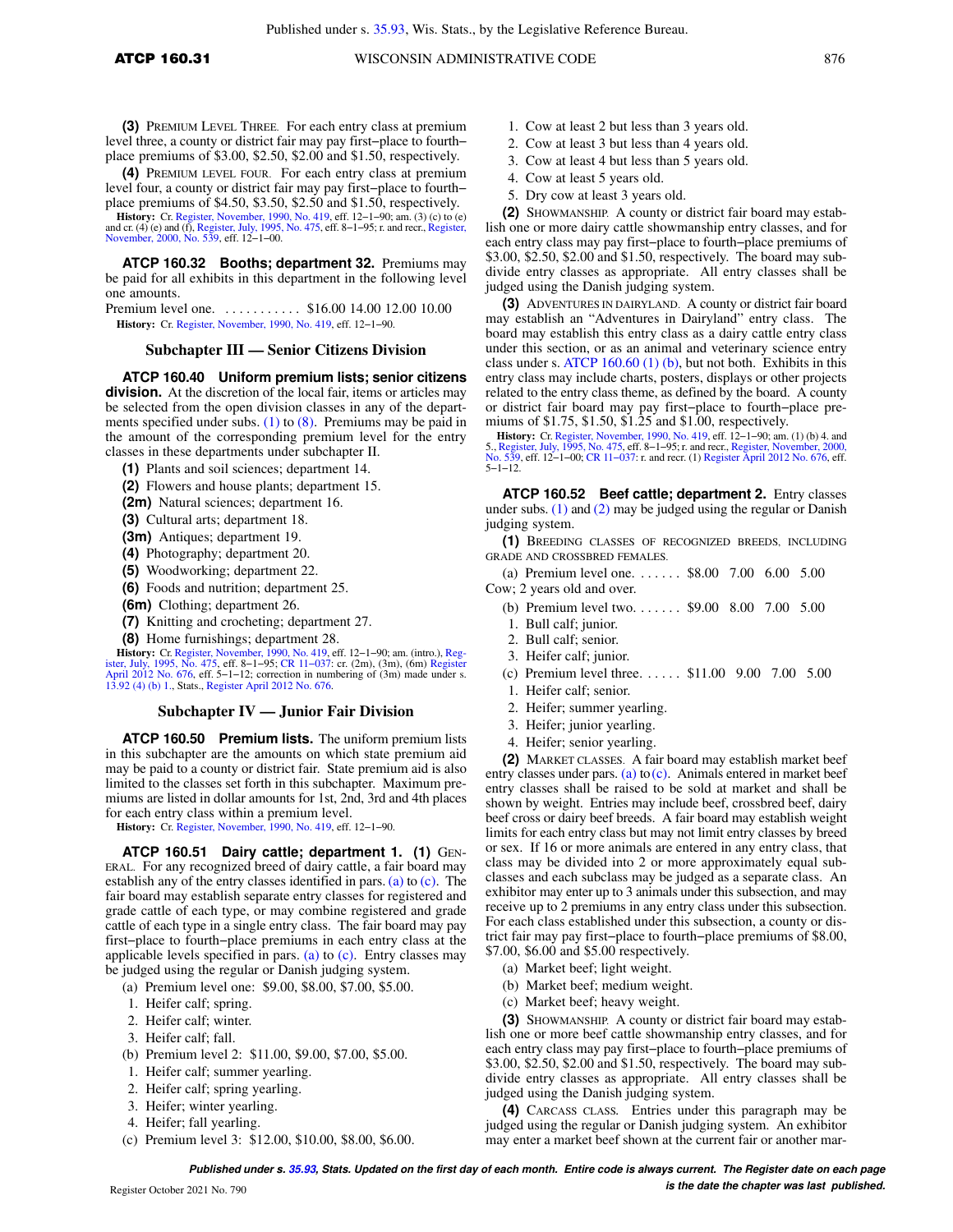ket beef entered only in the carcass class, but each exhibitor is limited to a single entry in the carcass class. Additional requirements may be established by the local fair board. Premiums may be paid all exhibits in the following level one amounts.

Premium level one. . . . . . . . . . . \$6.00 5.00 4.00 3.00

**(5)** FEEDER CALF. The fair board may establish a feeder calf single entry class, or 2 separate entry classes based on weight.

**History:** Cr. Register, November, 1990, No. 419, eff. 12–1–90; r. (2) (c), renum. (2) (d) and (e) to (4) and (5), cr. (3), Register, November, 2000, No. 539, eff. 12–1–00; CR 11−037: r. and recr. (2), am. (4) (title), r. and recr. (5) Register April 2012 No. 676, eff. 5−1−12.

**ATCP 160.53 Swine; department 3.** Exhibits entered in classes under subs.  $(1)$ ,  $(2)$  and  $(4)$  may be judged using the regular or Danish judging system.

**(1)** BREEDING CLASSES. Exhibits shall consist of recognized breeds, including grade and crossbred females. Entry classes within breed are limited to the categories under pars. (a) to (h) and premiums may be paid in the following level one amounts. Premium level one. . . . . . . . . . . \$6.00 5.00 4.00 3.00

- (a) Boar; senior spring, January.
- (b) Boar; senior spring, February.
- 
- (c) Boar; junior spring pig, March.
- (d) Sow; Junior yearling.
- (e) Sow; senior pig.
- (f) Sow; senior spring, January.
- (g) Sow; senior spring, February.
- (h) Sow; junior spring pig, March.

**(2)** MARKET CLASSES. A fair board may establish up to 3 market swine entry classes, based on weight. Swine in each class shall be raised to be sold at market and shall be shown by weight.The fair board may establish weight limits for each entry class, but may not limit an entry class by breed, sex or age. If 16 or more swine are entered in any entry class, that class may be divided into 2 or more approximately equal subclasses, and each subclass may be judged as a separate class. An exhibitor may enter up to 3 swine in entry classes under this subsection, and may receive up to 2 premiums in any entry class under this subsection. For each entry class established under this subsection, the fair board may pay first−place to fourth−place premiums of \$6.00, \$5.00, \$4.00 and \$3.00.

**(3)** SHOWMANSHIP. A county or district fair board may establish one or more swine showmanship entry classes, and for each entry class may pay first−place to fourth−place premiums of \$3.00, \$2.50, \$2.00 and \$1.50, respectively. The board may subdivide entry classes as appropriate. All entry classes shall be judged using the Danish judging system.

**(4)** CARCASS CLASS. The fair board may establish a swine carcass entry class. The fair board may establish standards for the entry class, and subclasses within the class. An exhibitor may enter only one market pig in the swine carcass class, but that pig may also be entered in a market swine entry class under sub. (2) at the same fair. For the swine carcass class, the fair board may pay first−place to fourth−place premiums of \$6.00, \$5.00, \$4.00 and \$3.00.

**History:** Cr. Register, November, 1990, No. 419, eff. 12–1–90; r. and recr. (2) (intro.) and r. (2) (d), Register, July, 1995, No. 475, eff. 8–1–95; correction in (2) (intro.) made under s. 13.93 (2m) (b) 7., Stats., Reg

**ATCP 160.54 Sheep; department 4. (1)** BREED CLASSES. (a) A county or district fair may, for any registered breed of sheep, establish an entry class for any of the following categories:

- 1. Spring ram lamb.
- 2. Winter ram lamb.
- 3. Fall ram lamb.
- 4. Yearling ram.
- 5. Spring ewe lamb.
- 6. Winter ewe lamb.
- 7. Fall ewe lamb.
- 8. Yearling ewe.
- 9. Mature ewe.
- 10. Pair of lambs.
- 11. Flock.

(b) For each entry class established under par. (a), a county or district fair may receive state aid for first−place to fourth−place premiums of \$5.00, \$4.00, \$3.00 and \$2.00, respectively.

**(2)** MARKET CLASSES. A fair board may establish up to 3 market lamb entry classes, based on weight. Lambs in each class shall be raised to be sold at market and shall be shown by weight.The fair board may establish weight limits for each entry class, but may not limit an entry class by breed, sex or age. If 16 or more lambs are entered in any entry class, that class may be divided into 2 or more approximately equal subclasses, and each subclass may be judged as a separate class. An exhibitor may enter up to 3 lambs in entry classes under this subsection, and may receive up to 2 premiums in any entry class under this subsection. For each entry class established under this subsection, a fair board may pay first− place to fourth−place premiums of \$5.00, \$4.00, \$3.00 and \$2.00.

**(3)** SHOWMANSHIP. A fair board may establish one or more sheep showmanship entry classes. For each showmanship entry class, the fair board may pay first−place to fourth−place premiums of \$3.00, \$2.50, \$2.00 and \$1.50. The fair board may subdivide showmanship entry classes as appropriate. All showmanship entry classes shall be judged using the Danish judging system.

**(4)** CARCASS CLASS. Entries under this subsection may be judged using the regular or Danish judging system. An exhibitor may enter a market lamb shown at the current fair or another market lamb entered only in the carcass class, but each exhibitor is limited to a single entry in the carcass class. Additional requirements may be established by the local fair board. Premiums may be paid all exhibits in the following level one amounts. Premium level one. . . . . . . . . . . \$6.00 5.00 4.00 3.00

**(5)** MARKET WOOL/FLEECE SHOW CLASS. A market wool show class or classes may be established at the discretion of the local fair board. Premiums may be paid all exhibits in the following level one amounts.

Premium level one ........... \$5.00 4.00 3.00 2.00

**(6)** DAIRY SHEEP. A county or district fair board may establish one or more dairy sheep entry classes, and for each entry class may pay first−place to fourth−place premiums of \$5.00, \$4.00, \$3.00 and \$2.00, respectively. All entry classes shall be judged using the Danish judging system.

**(7)** SHEARING. Sheep shown under this section shall meet the following requirements:

(a) Wool breeds shall be shown with 2 inches or less of fleece.

(b) Dairy breeds shall be slick shorn.

(c) Breeds other than those in pars. (a) and  $(b)$  shall be shown with not more than one inch of fleece on any part of the animal's body.

**History:** Cr. Register, November, 1990, No. 419, eff. 12−1−90; r. (intro.) and r. and recr. (1) and (2), Register, July, 1995, No. 475, eff. 8−1−95; r. and recr. (3), cr. (6), Register, November, 2000, No. 539, eff. 12−1−00; CR 11−037: r. (1) (c), r. and recr. (2), (3), cr. (7) Register April 2012 No. 676, eff. 5−1−12**; correction in (4) made under s. 13.92 (4) (b) 7., Stats., Register October 2021 No. 790.**

**ATCP 160.55 Goats; department 5. (1)** BREED CLASSES. A fair board may establish entry classes under subs. (2) to (4) in any of the following breed classes established by the board:

(a) A class for any single breed of goats.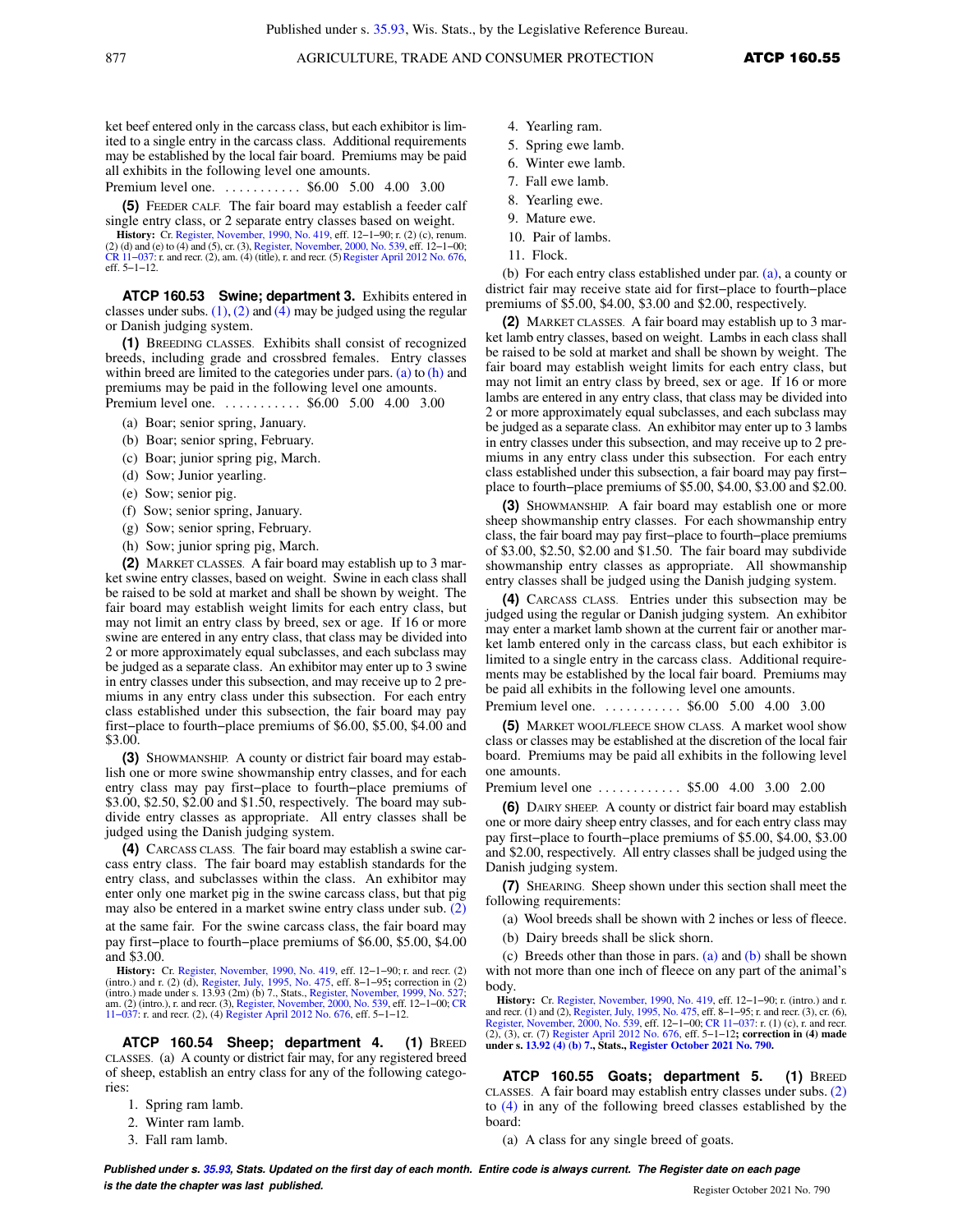(b) A "combined purebreds" class consisting of 2 or more breeds, none of which is established as a separate category under par. (a).

(c) A class for any recorded grade of goats that is eligible for registry.

(d) A class for goats that do not qualify in any category established under pars. (a) to (c).

**(2)** DAIRY GOATS; ENTRY CLASSES AND PREMIUMS. A fair board may, for any dairy goat breed class established under sub. (1), establish any of the following entry classes and pay first−place to fourth−place premiums in each entry class at the following applicable premium levels:

(a) Premium level one: \$5.00, \$4.00, \$3.00, \$2.00.

1. Junior doe kid less than 4 months old.

2. Senior doe kid at least 4 months but less than 7 months old.

3. Junior yearling doe at least 7 months but less than 12 months old.

4. Senior yearling doe at least 12 months but less than 24 months old and not in milk.

(b) Premium level 2: \$6.00, \$5.00, \$4.00, \$3.00.

1. Yearling milker under 2 years old and in milk.

2. Junior milker at least 2 years old but under 3 years old and in milk.

3. Mature milker at least 3 years old but under 5 years old.

4. Aged milker at least 5 years old.

5. Junior get of sire. A junior get of sire entry shall consist of 3 does under 2 years old that are not in milk and are the get of one sire. The animals need not be owned by the same exhibitor.

6. Senior get of sire. A senior get of sire entry shall consist of 3 does that are the get of one sire. At least one of the does shall be in milk. The animals need not be owned by the same exhibitor, but all of the exhibitors shall be in the senior age group.

7. Produce of dam. A produce of dam entry shall consist of 2 does of any age that are the produce of one dam. Both animals shall be owned by the same exhibitor.

8. Dam and daughter. A dam and daughter entry shall consist of one doe of any age and its dam. The animals need not be owned by the same exhibitor.

9. Exhibitor's herd. An exhibitor's herd entry shall consist of one doe under one year old, one doe at least one year old but less than 2 years old, and one doe at least 2 years old. All of the animals shall be owned by the same exhibitor.

**(3)** MEAT GOATS; ENTRY CLASSES AND PREMIUMS. A fair board may, for any meat goat breed class established under sub. (1), establish any of the following entry classes and pay first−place to fourth−place premiums in each entry class at the following applicable levels:

(a) Premium level one: \$5.00, \$4.00, \$3.00, \$2.00.

1. Junior doe kid less than 4 months old.

2. Senior doe kid at least 4 months but less than 7 months old.

3. Junior yearling doe at least 7 months but less than 12 months old.

4. Senior yearling doe at least 12 months but less than 24 months old and not in milk.

(b) Premium level 2: \$6.00, \$5.00, \$4.00, \$3.00.

1. Doe at least 2 years but under 3 years old.

2. Doe at least 3 years but under 5 years old.

3. Doe at least 5 years old.

4. Wether less than one year old.

5. Wether at least one year old.

6. Dam and single offspring. The offspring may be a doe or wether.

**(4)** OTHER GOATS; ENTRY CLASSES AND PREMIUMS. A fair board may for any goat breed class established under sub. (1) that is not

a dairy or meat goat breed class, establish any of the following entry classes and award first−place to fourth−place premiums for each entry class at the following applicable levels:

(a) Premium level one: \$5.00, \$4.00, \$3.00, \$2.00.

1. Junior doe kid less than 4 months old.

2. Senior doe kid at least 4 months but less than 7 months old.

3. Junior yearling doe at least 7 months but less than 12 months old.

4. Senior yearling doe at least 12 months but less than 24 months old and not in milk.

(b) Premium level 2: \$6.00, \$5.00, \$4.00, \$3.00.

1. Doe at least 2 years old but under 3 years old.

2. Doe at least 3 years old but under 5 years old.

3. Doe at least 5 years old.

4. Wether under one year old.

5. Wether at least one year old.

6. Dam and single offspring. The offspring may be a doe or wether.

**(5)** SHOWMANSHIP. A fair board may establish one or more goat showmanship entry classes. For each showmanship entry class, the fair board may pay first−place to fourth−place premiums of \$3.00, \$2.50, \$2.00 and \$1.50. The fair board may subdivide showmanship entry classes as appropriate. All showmanship entry classes shall be judged using the Danish judging system.

**(6)** CARCASS CLASS. Entries under this subsection may be judged using the regular or Danish judging system. An exhibitor may enter a market goat shown at the current fair or another market goat entered only in the carcass class, but each exhibitor is limited to a single entry in the carcass class. Additional requirements may be established by the local fair board. Premiums may be paid all exhibits in the following level one amounts.

Premium level one: \$6.00, \$5.00, \$4.00, \$3.00

**(7)** HORNS. Goats with full natural horns may not be entered unless full natural horns are a standard for a specific breed.

**History:** Cr. Register, November, 1990, No. 419, eff. 12–1–90; correction in (2) (i) made under s. 13.93 (2m) (b) 7., Stats., Register, November, 1999, No. 527; r. and recr., Register, November, 2000, No. 537, eff. 12–1–

**ATCP 160.56 Horses and ponies; department 6. (1)** LIGHT HORSES, DRAFT HORSES AND PONIES. A county or district fair may establish one or more classes of horse and pony exhibits for each category identified under pars. (a) to  $(f)$ . A county or district fair may establish separate classes under each paragraph based on the criteria listed under that paragraph. A county or district fair shall use the Danish judging system for all entries in showmanship and equitation classes under pars. (a) and (b), and the regular judging system for entries in all classes under pars. (c) to (f). For each class established under this subsection, a county or district fair may receive state aid for first−place to fourth−place premiums of \$8.00, \$7.00, \$6.00 and \$5.00, respectively. No exhibitor may enter more than 2 animals in all classes established under this subsection.

(a) *Showmanship.* A county or district fair may establish one or more showmanship classes based on any of the criteria specified under subds. 1. to 5. Judging shall be based on the exhibitor's ability to show the animal at halter. An animal shown for premiums under this paragraph may not be shown for premiums under par. (b) except by another member of the same immediate family, but may be shown for ribbons under par. (b) by any person.

1. Academic grade level of exhibitor.

2. Beginning, intermediate, or advanced level of showmanship.

3. Size of pony.

4. Type of horse or pony, such as western, English, hunt, show pony, or draft horse.

**Published under s. 35.93, Stats. Updated on the first day of each month. Entire code is always current. The Register date on each page is the date the chapter was last published.** Register October 2021 No. 790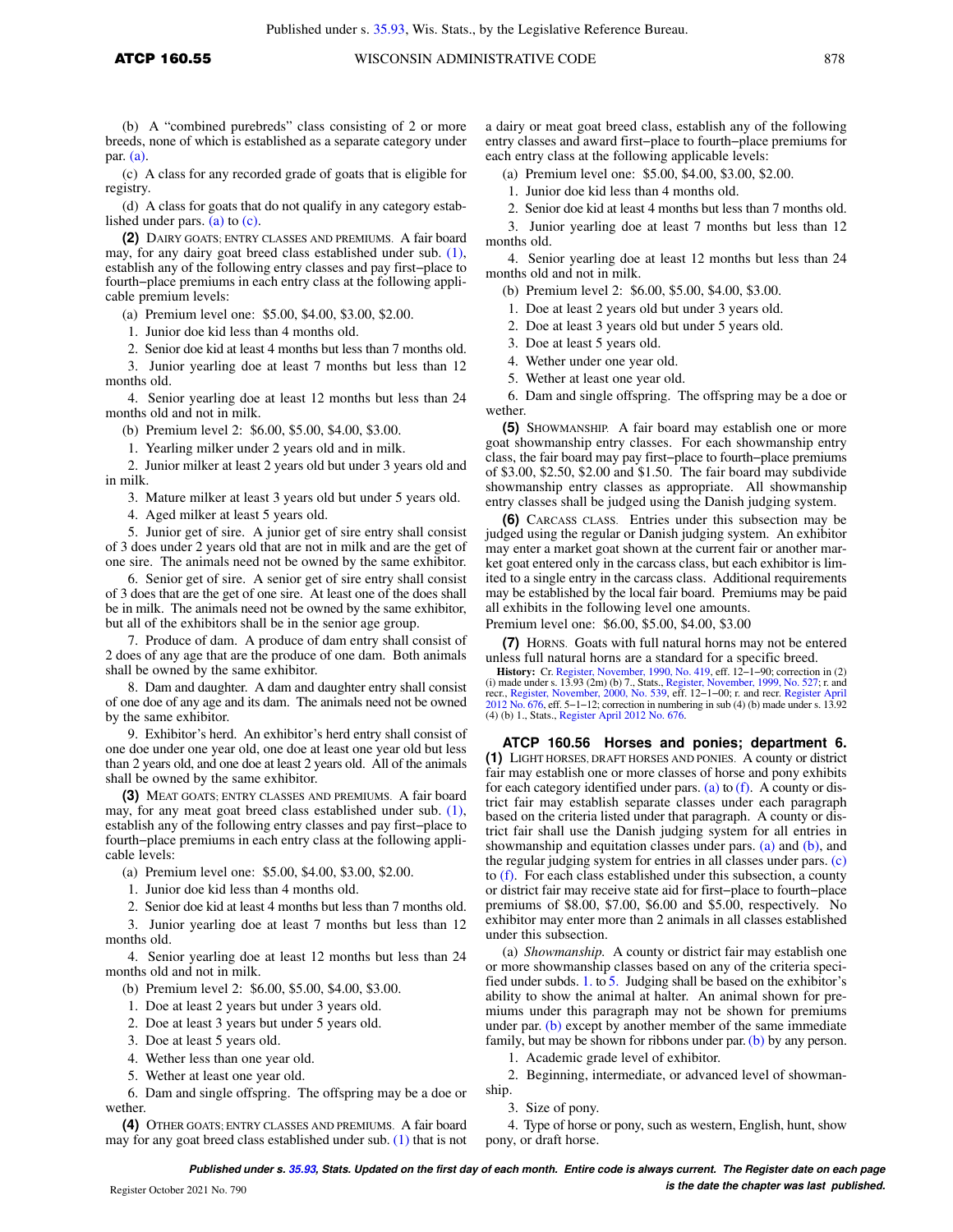5. Exhibitor's managerial or ownership status of the exhibited animal.

(b) *Horsemanship or equitation.* A county or district fair may establish one or more reinsmanship or equitation classes based on any of the criteria specified under subds. 1. to 5. Judging shall rate the exhibitor's ability to drive or ride a horse or pony. An animal shown for premiums under this paragraph may not be shown for premiums under par. (a) except by another member of the same immediate family, but may be shown for ribbons under par. (a) by any person.

1. Academic grade level of exhibitor.

2. Beginning, intermediate, or advanced level of horsemanship.

3. Size of pony.

4. Type of animal such as western, English, hunt or draft.

5. Exhibitor's managerial or ownership status of the exhibited animal.

(c) *Pleasure.* A county or district fair may establish one or more pleasure mount or pleasure driving classes based on any of the criteria specified under subds. 1. to 7. Judging shall rate the performance of the horse or pony as a pleasure mount or in pleasure driving. An animal shown for premiums in a class established under this paragraph may not be shown for premiums in any class established under pars. (d) to (f), but may be shown for ribbons in any of those classes.

1. Academic grade level of exhibitor.

2. Beginning, intermediate, or advanced level of exhibitor.

3. Size of pony.

4. Pleasure mount or pleasure driving.

5. Type of animal such as western, English, hunt or draft.

6. Roadster.

7. Exhibitor's managerial or ownership status of exhibited animal.

(d) *Halter.* A county or district fair may establish one or more halter classes based on any of the criteria specified under subds. 1. to 6. Judging shall rate the conformation of the horse or pony. An animal shown for premiums in a class established under this paragraph may not be shown for premiums in any class established under par. (c), (e) or (f), but may be shown for ribbons in any of those classes.

1. Age of horse or pony.

2. Size of pony.

3. Sex of animal; mare or gelding.

- 4. Managerial or ownership.
- 5. Type or breed of horse or pony.
- 6. Mare and foal.

(e) *Trail or obstacle driving.* A county or district fair may establish one or more horse or pony classes in this category based on any of the criteria specified under subds. 1. to 5. An animal shown for premiums in a class established under this paragraph may not be shown for premiums in any class established under par.  $(c)$ , (d) or (f), but may be shown for ribbons in any of those classes.

1. Academic grade level of exhibitor.

2. Beginning, intermediate, or advanced level of exhibitor in trail or obstacle driving.

3. Size of pony.

4. Type of animal such as western, English, hunt or draft.

5. Exhibitor's managerial or ownership status of the exhibited animal.

(f) *Gymkhana.* A county or district fair may establish one or more horse or pony classes in this category, including pole bending, barrel racing, plug racing and flag racing. Classes may also be based on any of the criteria specified under subds. 1. to 3. All gymkhana classes are timed events. An animal shown for premiums in a class established under this paragraph may not be shown for premiums in any class established under pars. (c) to (e), but may be shown for ribbons in any of those classes.

1. Academic grade level of exhibitor.

2. Beginning, intermediate, or advanced level of exhibitor in gymkhana events.

3. Exhibitor's managerial or ownership status of the exhibited animal.

**(2)** EQUINE PROJECTS NOT INVOLVING A HORSE OR PONY. A county or district fair may establish one or more classes of equine− related exhibits that do not include a live horse or pony. A county or district fair shall use the Danish judging system for all classes in this category. Exhibits under this subsection may include charts, posters, displays, and model horse projects. An exhibit entered in a class under this subsection may not be entered in an animal and veterinary science class under s. ATCP 160.60 (1) (a). For each class established under this subsection, a county or district fair may receive state aid for first−place to fourth−place premiums of \$1.75, \$1.50, \$1.25 and \$1.00, respectively.

**(3)** CLOTHING; EQUESTRIAN ATTIRE. Premiums may be paid all exhibits at the premium level under s. ATCP 160.72 (3) in the clothing department of the junior fair division.

**History:** Cr. Register, November, 1990, No. 419, eff. 12–1–90; r. (intro.); r. and recr. (1) (intro.), (1) (a) (intro.), (1) (b) (intro.) and 4., (1) (c) (intro.), 4. and 5., (1) (d) (intro.) and (2); cr. (1) (e) and (f), Register, July, 1995, No. 475, eff. 8−1−95; am. (1) (a) 1., (b) 1., (c) 1., (e) 1., and (f) 1., Register, November, 2000, No. 539, eff. 12−1−00; correction in (3) made under s. 13.93 (2m) (b) 7., Stats., Register, November, 2000, No. 539.

**ATCP 160.57 Poultry and poultry products; department 7. (1)** ENTRY CLASS AND PREMIUMS; EGGS*.* A county or district fair board may establish an entry class of poultry eggs and may pay first−place to fourth−place premiums of \$1.75, \$1.50, \$1.25 and \$1.00, respectively.

**(2)** ENTRY CLASSES AND PREMIUMS; MARKET POULTRY. A county or district fair board may establish an entry class for any of the following market poultry classes, and for each entry class may pay first−place to fourth−place premiums of \$2.00, \$1.75, \$1.50 and \$1.25, respectively.

(a) Yearling hen; determined on past egg production.

(b) Capons; 2 birds, each weighing over 7 pounds.

(c) Roaster chickens; 2 birds of either sex, each weighing 5 to 8 pounds.

(d) Roaster chickens; 2 birds with combined weight of 8 pounds or more.

(e) Broiler chickens; 2 young birds, each weighing 2.5 to 4.5 pounds.

(f) Young duck; either sex, weighing 5 pounds or more.

(g) Young geese; either sex, weighing 7 pounds or more.

(h) Young turkey; either sex, over 15 weeks of age.

**(3)** ENTRY CLASSES AND PREMIUMS; POULTRY BREEDS. A county or district fair board may establish any of the following entry classes for any breed class under par. (b), and for each entry class may pay first−place to fourth−place premiums of \$2.00, \$1.75, \$1.50 and \$1.25, respectively:

(a) Poultry other than pigeons.

- 1. Old male.
- 2. Old female.
- 3. Young male.
- 4. Young female.
- 
- (b) Pigeons.
- 1. Old cock.
- 2. Old hen.
- 3. Young cock.
- 4. Young hen.

(c) A poultry breed class may consist of one or more poultry breeds within any of the following groups, provided that no individual breed is included in more than one breed class: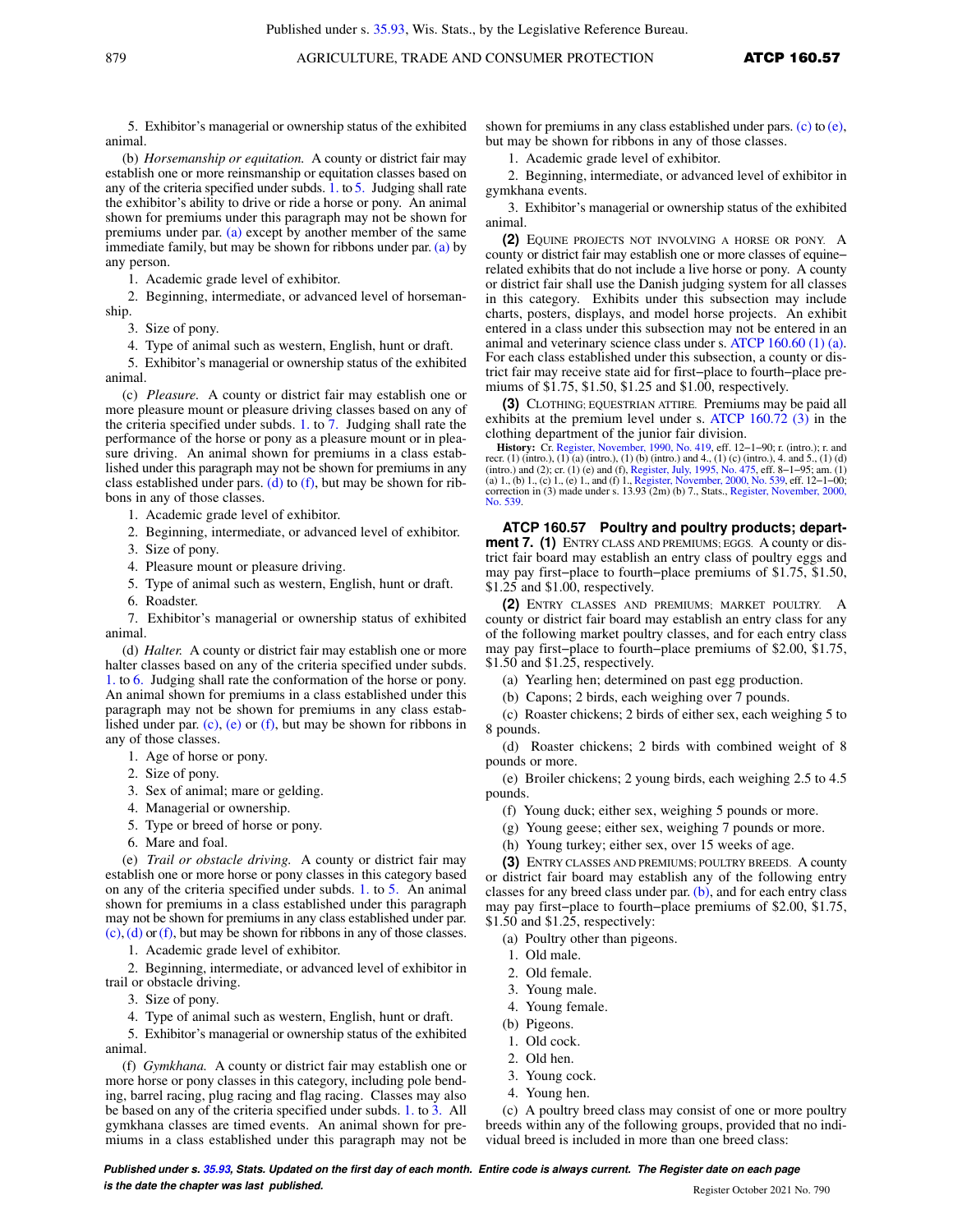- 2. Mediterranean breeds.
- 3. Crossbreeds.
- 4. Asiatic breeds.
- 5. English breeds.
- 6. Bantam breeds.
- 7. Other standard breeds.
- 8. Ducks.
- 9. Geese.
- 10. Turkeys.
- 11. Pigeons.
- 12. Guinea fowl.

**(4)** SHOWMANSHIP. A county or district fair board may establish one or more poultry showmanship entry classes, and for each entry class may pay first−place to fourth−place premiums of \$3,00, \$2.50, \$2.00 and \$1.50, respectively. The board may subdivide entry classes as appropriate. All entry classes shall be judged using the Danish judging system.

**History:** Cr. Register, November, 1990, No. 419, eff. 12–1–90; am. (1) (a) 1. and (k) 3.; r. (1) (k) 4. to be (1) (k) 5. to 8.; cr. (1) (k) 4. and (4), Register, July, 1995, No. 1995, No. 419, No. 475, eff. 8–1–95; r. and

**ATCP 160.58 Rabbits; department 8. (1)** BREED CLASSES. Breed classes set forth under s. ATCP 160.18 (2) are the breed entry classes under this subsection. Entry classes may be judged using the regular or Danish judging system. The local fair board may limit the number of breeds which a single exhibitor may show.

**(2)** ENTRY CLASSES. Entry classes within breeds are limited to the categories under par. (a)  $\overline{1}$ . to 6. and premiums for all exhibits may be paid in the following level one amounts.

Premium level one . . . . . . . . . . . \$2.00 1.75 1.50 1.25

(a) *Age categories.* The age categories under subds. 1. to 6. may be used to establish classes in addition to the breed classes under sub. (1). The intermediate age category (6 to 8 months of age) for bucks and does under subds. 3. and 4. may be established by the local fair board if the American rabbit breeders association recognizes the intermediate age category and there is sufficient demand within the county to justify the additional classes.

- 1. Buck under 6 months of age.
- 2. Doe under 6 months of age.
- 3. Buck; 6 to 8 months of age.
- 4. Doe; 6 to 8 months of age.
- 5. Buck over 8 months of age.
- 6. Doe over 8 months of age.

(b) *Meat pen.* A meat pen exhibit shall consist of 3 rabbits, all of which shall be of the same breed and variety. No rabbit may be over 69 days old nor weigh over 5 pounds. Rabbits entered in this exhibit may not be entered in any other class.

(c) *Single fryer.* Any rabbit entered as a single fryer may not be over 69 days old nor weigh over 5 pounds. The rabbit may not be entered in any other class.

(d) *Roaster rabbit.* The exhibit consists of a single rabbit of either sex, between 70 and 180 days old, weighing not less than 5 pounds and which may not be entered in another class.

(e) *Crossbred rabbit.* The exhibit consists a single rabbit of either sex in one of the following age subcategories.

- 1. Over 6 months of age.
- 2. Under 6 months of age.

(f) *Pet rabbit.* The exhibit consists of a single rabbit of either sex, over 6 months of age, which is shown in no other class under this section.

**(3)** SHOWMANSHIP. A county or district fair board may establish one or more rabbit showmanship entry classes, and for each entry class may pay first−place to fourth−place premiums of \$3.00, \$2.50, \$2.00 and \$1.50, respectively. The board may sub-

divide entry classes as appropriate. All entry classes shall be judged using the Danish judging system.

**History:** Cr. Register, November, 1990, No. 419, eff. 12−1−90; am. (2) (f), Register, July, 1995, No. 475, eff. 8−1−95; r. and recr. (3), Register, November, 2000, No. 539, eff. 12−1−00.

**ATCP 160.59 Dogs; department 9. (1)** ENTRY CLASSES. A county or district fair board may establish one or more dog entry classes in any of the categories under pars. (a) to  $(k)$ , and for each entry class may pay first−place to fourth−place premiums of \$4.50, \$3.50, \$2.50 and \$1.50 respectively. All entry classes shall be judged on dog obedience using the regular or Danish judging system. All dogs which are entered as exhibits under this section shall have current distemper and rabies vaccinations.

(a) Pre−novice A. The exhibitor has had no previous experience in training a dog. The class may be subdivided into groups based on academic grade level or grade level groupings of exhibitors.

(b) Pre−novice B. The exhibitor has had previous experience in training a dog, but is now training an untrained dog, or an inexperienced exhibitor is showing a previously trained dog.

- (c) Novice
- (d) Graduate novice
- (e) Pre−open
- (f) Open
- (g) Pre−utility
- (h) Utility
- (i) Agility.
- (j) Brace.
- (k) Team classes.

**(2)** SHOWMANSHIP CLASSES. A county or district fair board may establish one or more dog showmanship entry classes, and for each entry class may pay first−place to fourth−place premiums of \$3.00, \$2.50, \$2.00 and \$1.50, respectively. The board may establish a single dog showmanship class for all exhibitors, or may subdivide entry classes based upon the academic grade level or grade level groupings of exhibitors.

**History:** Cr. Register, November, 1990, No. 419, eff. 12–1–90; cr. (1) (i) to (k) and (2); r. (3), Register, July, 1995, No. 475, eff. 8–1–95; r. and recr. (1) (intro.), am.<br>(1) (a) (intro.), r. (1) (a) 1. and 2., Registe

**ATCP 160.60 Animal and veterinary science; department 10.** Exhibits in this department may consist of live animals or projects without live animals.

**(1)** PROJECT ENTRY CLASSES. Premiums may be paid all exhibits in pars. (a) and  $(b)$  in the following level one amounts.

Premium level one ........... \$1.75 1.50 1.25 1.00

(a) *Projects without live animals.* This category includes but is not limited to charts, displays, posters, equipment or other projects involving animal and veterinary science which do not include live animals.

(b) *Adventures in dairyland projects.* This category includes but is not limited to posters, charts, displays, and projects. The local fair board may designate this exhibit as either a dairy cattle class or an animal and veterinary science class, but not both.

**(2)** LIVE SPECIAL INTEREST ANIMAL ENTRY CLASSES. A county or district fair may establish entry classes for special interest animals, such as caged birds and cavies, for which no other class has been established. A class established under this subsection shall include at least 6 entries of the same species, except that a county or district fair may establish a class of "any other animals" which may include more than one species and fewer than 6 animals per species. Suggested classes for cage birds and cavies are set forth in pars. (a) and (b). For each class established under this subsection, a county or district fair may receive state aid for first−place to fourth−place premiums of \$2.00, \$1.75, \$1.50 and \$1.25, respectively.

(a) *Suggested classes for cage birds.* Each of the classes listed in this paragraph may be divided into separate classes for adult

**Published under s. 35.93, Stats. Updated on the first day of each month. Entire code is always current. The Register date on each page is the date the chapter was last published. is the date the chapter was last published.**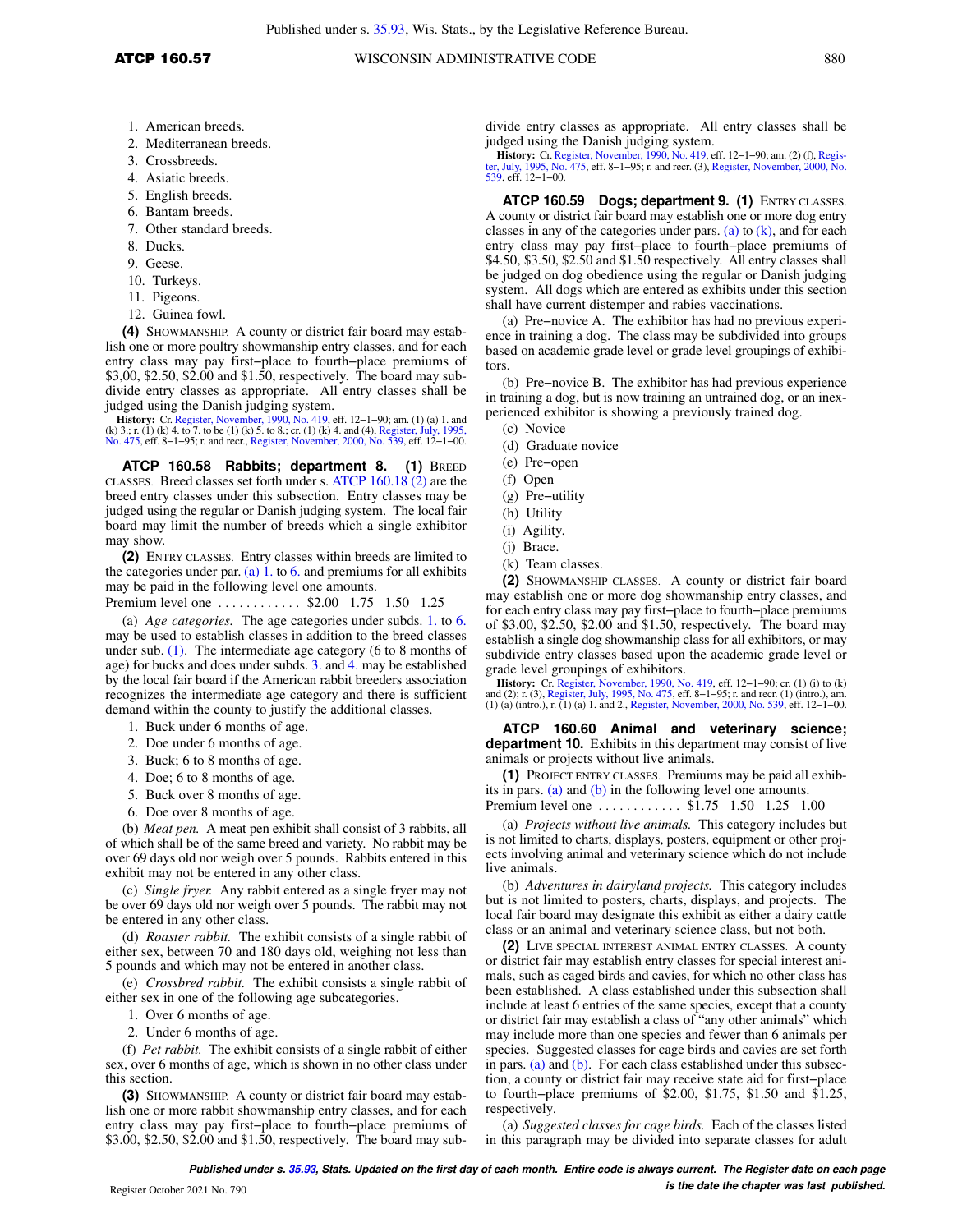males and adult females. Young birds that do not have plumage may not be exhibited.

- 1. Hard bills including finches, canaries and weavers
- 2. Soft bills including mynas, jays and toucans
- 3. Psittacinses (parrot and parrot−like birds)
- (b) *Suggested classes for cavies.*
- 1. Breed classes
- a. American
- b. Abyssinian
- c. Peruvian
- d. Crested
- e. Teddy
- f. Any other recognized breed

2. Sub−categories of cavy classes; each of the breeds under subd. 1. may be divided into separate boar and sow classes as well as the following age and weight groupings.

- a. Young; up to 4 months of age and less than 22 ounces
- b. Intermediate; 4 to 6 months old and 22 to 30 ounces
- c. Old; over 6 months of age and over 30 ounces.

**History:** Cr. Register, November, 1990, No. 419, eff. 12−1−90; r. and recr. (2) (intro.); r. (2) (a); renum. (2) (b) and (c) to be (2) (a) and (b), Register, July, 1995, No. 475, eff. 8−1−95.

**ATCP 160.61 Llamas, alpacas and domesticated exotic animals; department 11.** A county or district fair may establish an entry class for exotic domestic animals in any of the categories specified under subs. (1) to (4). For each class established under this section, a county or district fair may receive state aid for first−place to fourth−place premiums of \$5.00, \$4.00, \$3.00 and \$2.00, respectively.

**(1)** Emu.

**(2)** Ostrich.

**(3)** Llamas and alpacas. A fair board may award up to 2 premiums for the exhibition of a single llama or alpaca, including no more than one premium in each of the following classes:

(a) The exhibitor's showmanship.

(b) The performance of the llama or alpaca. Performance may be judged in any of the following performance categories:

- 1. Obstacle.
- 2. Pack.
- 3. Public relations.
- 4. Driving and costume.
- **(4)** Exotic domestic animals.

History: Cr. Register, November, 1990, No. 419, eff. 12-1-90; r. and recr., Register, July, 1995, No. 475, eff. 8−1−95; correction in (intro.) made under s. 13.93 (2m) (b) 7., Stats., Register, November, 1999, No. 527; cr. (6), Register, November, 2000, No. 539, eff. 12–1–00; CR 11–037: am. (itite), r. and recr. (3), r. (4), (5), renum. (6) to be (4) and am. Register April 2012 No. 676,

**ATCP 160.615 Cats; department 13.** A county or district fair may establish entry classes for cats in any of the categories specified under subs. (1) and (2). Mixed breed and purebred cats shall be shown in the same class unless the number of entries warrants the creation of separate classes. A county or district fair may establish additional purebred classes if more than 6 purebreds would otherwise be shown in any class. For each class established under this section, a county or district fair may receive state aid for first−place to fourth−place premiums of \$2.00, \$1.75, \$1.50 and \$1.25, respectively.

**(1)** A county or district fair may establish entry classes for kittens 4 to 8 months old in any of the following categories:

- (a) Male kittens; short hair.
- (b) Male kittens; long hair.
- (c) Female kittens; short hair.
- (d) Female kittens; long hair.

**(2)** A county or district fair may establish entry classes for adult cats over 8 months old in any of the following categories:

- (a) Unspayed female cats; short hair.
- (b) Unspayed female cats; long hair.
- (c) Spayed or neutered cats; short hair.

(d) Spayed or neutered cats; long hair.

**History:** Cr. Register, July, 1995, No. 475, eff. 8−1−95.

**ATCP 160.62 Plant and soil science; department 14.** A county or district fair board may establish entry classes comprised of projects involving field crops, fruits, vegetables, and other plant and soil science projects. The county or district fair board may establish specific classes and grade level groupings within classes. The entry classes are open to 4−H members enrolled in the designated 4−H project or an alternative project which follows 4−H project guidelines, and to members of other youth organizations doing equivalent work. Exhibits may be judged using the regular or Danish judging system. For each entry class, a county or district fair board may pay first−place to fourth− place premiums at any of the following levels designated by the board:

| (1) Premium level one. $$2.00$ 1.75 1.50 1.25       |  |  |  |
|-----------------------------------------------------|--|--|--|
| (2) Premium level two. $$2.50$ $2.25$ $2.00$ $1.75$ |  |  |  |
| (3) Premium level three. $$3.00$ 2.75 2.50 2.25     |  |  |  |

History: Cr. Register, November, 1990, No. 419, eff. 12-1-90; r. and recr., Register, November, 2000, No. 539, eff. 12−1−00.

**ATCP 160.63 Flowers and house plants; department 15.** A county or district fair board may establish entry classes comprised of projects involving flowers, home landscaping, grounds landscaping, house plants and plant crafts. The county or district fair board may establish specific classes and grade level groupings within classes. The entry classes are open to 4−H members enrolled in the designated 4−H project or an alternative project which follows 4−H project guidelines, and to members of other youth organizations doing equivalent work. Exhibits may be judged using the regular or Danish judging system. For each entry class, a county or district fair board may pay first−place to fourth−place premiums at any of the following levels designated by the board:

|  | (1) Premium level one $\dots$ \$2.00 1.75 1.50 1.25 |  |  |  |  |  |
|--|-----------------------------------------------------|--|--|--|--|--|
|--|-----------------------------------------------------|--|--|--|--|--|

|  | (2) Premium level two  \$2.50 2.25 2.00 1.75 |  |  |  |  |  |  |
|--|----------------------------------------------|--|--|--|--|--|--|
|--|----------------------------------------------|--|--|--|--|--|--|

**(3)** Premium level three . . . . . \$3.00 2.75 2.50 2.25

**History:** Cr. Register, November, 1990, No. 419, eff. 12–1–90; r. and recr., Register, November, 2000, No. 539, eff. 12−1−00.

**ATCP 160.64 Natural sciences; department 16.** A county or district fair board may establish entry classes comprised of projects involving bees, birds, entomology, fishing, nature space, outdoor adventures, recycling, shooting sports, trees, water, wildflowers, wildlife habitat, and other natural sciences and environmental education projects. The county or district fair board may establish specific classes and grade level groupings within classes. The entry classes are open to 4−H members enrolled in the designated 4−H project or an alternative project which follows 4−H project guidelines, and to members of other youth organizations doing equivalent work. Exhibits may be judged using the regular or Danish judging system. For each entry class, a county or district fair board may pay first−place to fourth− place premiums at any of the following levels designated by the board:

- **(1)** Premium level one. \$2.00 1.75 1.50 1.25
- **(2)** Premium level two. \$2.50 2.25 2.00 1.75
- **(3)** Premium level three. \$3.00 2.75 2.50 2.25

**History:** Cr. Register, November, 1990, No. 419, eff. 12–1–90; renum. (2) (c) to be (2) (e) and cr. (2) (c) and (2) (d), Register, July, 1995, No. 475, eff. 8–1–95; r. and recr., Register, November, 2000, No. 539, eff. 12−1−00.

**ATCP 160.65 Youth organizations' early childhood categories; department 17.** A county or district fair board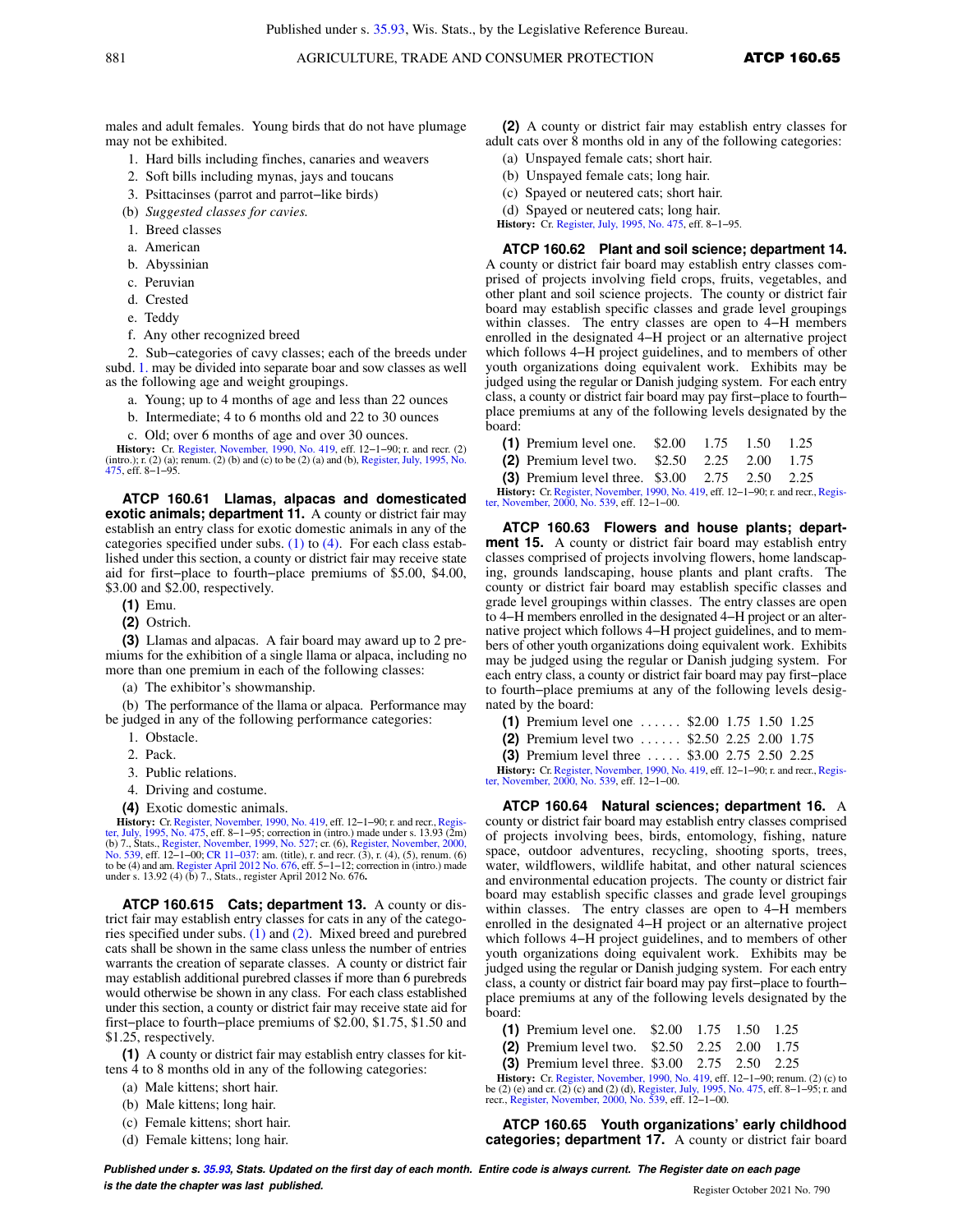may establish entry classes comprised of projects involving children in 4−H "Cloverbuds," 4−H "Exploring," and other projects aimed at children in kindergarten to grade 3. The county or district fair board may establish specific classes and grade level groupings within classes. The entry classes are open to 4−H members enrolled in the designated 4−H project or an alternative project which follows 4−H project guidelines, and to members of other youth organizations doing equivalent work. Exhibits may be judged using the regular or Danish judging system. For each entry class, a county or district fair board may pay a single premium of \$1.50 per entry.

History: Cr. Register, November, 1990, No. 419, eff. 12–1–90; r. and recr., Register, November, 2000, No. 539, eff. 12−1−00.

**ATCP 160.66 Cultural art; department 18.** A county or district fair board may establish entry classes comprised of projects involving drama, theater arts, folk arts, music, visual arts and crafts, and other cultural arts projects, including computer−generated art. The county or district fair board may establish specific classes and grade level groupings within classes. The entry classes are open to 4−H members enrolled in the designated 4−H project or an alternative project which follows 4−H project guidelines, and to members of other youth organizations doing equivalent work. Exhibits may be judged using the regular or Danish judging system. For each entry class, a county or district fair board may pay first−place to fourth−place premiums at any of the following levels designated by the board:

| (1) Premium level one. $$2.00$ 1.75 1.50 1.25                                           |  |  |
|-----------------------------------------------------------------------------------------|--|--|
| (2) Premium level two. $$2.50$ $2.25$ $2.00$ $1.75$                                     |  |  |
| <b>(3)</b> Premium level three. \$3.00 2.75 2.50 2.25                                   |  |  |
| <b>History:</b> Cr. Register, November, 1990, No. 419, eff. 12–1–90; cr. (4), Register, |  |  |
| July, 1995, No. 475, eff. 8–1–95; r. and recr., Register, November, 2000, No. 539, eff. |  |  |

July, 1995<br>12−1−00.

**ATCP 160.67 Photography; department 20.** A county or district fair board may establish entry classes comprised of projects involving computer−enhanced photos, photographic prints, photographic slides, videos, and other photography projects. The county or district fair board may establish specific classes and grade level groupings within classes. The entry classes are open to 4−H members enrolled in the designated 4−H project or an alternative project which follows 4−H project guidelines, and to members of other youth organizations doing equivalent work. Exhibits may be judged using the regular or Danish judging system. For each entry class, a county or district fair board may pay first−place to fourth−place premiums at any of the following levels designated by the board:

- **(1)** Premium level one. \$2.00 1.75 1.50 1.25
- **(2)** Premium level two. \$2.50 2.25 2.00 1.75
- **(3)** Premium level three. \$3.00 2.75 2.50 2.25

**History:** Cr. Register, November, 1990, No. 419, eff. 12−1–90; r. and recr., Register, July, 1995, No. 475, eff. 8−1–95; r. and recr., Register, November, 2000, No. 539, eff. 12−1–00.

**ATCP 160.675 Computers; department 21.** A county or district fair board may establish entry classes comprised of projects involving computers and other related computer projects. The county or district fair board may establish specific classes and grade level groupings within classes. The entry classes are open to 4−H members enrolled in the designated 4−H project or an alternative project which follows 4−H project guidelines, and to members of other youth organizations doing equivalent work. Exhibits may be judged using the regular or Danish judging system. For each entry class, a county or district fair board may pay first−place to fourth−place premiums at any of the following levels designated by the board:

- **(1)** Premium level one. \$2.00 1.75 1.50 1.25
- **(2)** Premium level two. \$2.50 2.25 2.00 1.75
- **(3)** Premium level three. \$3.00 2.75 2.50 2.25
- **History:** Cr., Register, November, 2000, No. 539, eff. 12−1−00.

**ATCP 160.68 Woodworking; department 22.** A county or district fair board may establish entry classes comprised of projects involving woodworking and other wood science projects. The county or district fair board may establish specific classes and grade level groupings within classes. The entry classes are open to 4−H members enrolled in the designated 4−H project or an alternative project which follows 4−H project guidelines, and to members of other youth organizations doing equivalent work. Exhibits may be judged using the regular or Danish judging system. For each entry class, a county or district fair board may pay first−place to fourth−place premiums at any of the following levels designated by the board:

| (1) Premium level one $$2.00$ 1.75 1.50 1.25 |  |  |  |  |
|----------------------------------------------|--|--|--|--|
|----------------------------------------------|--|--|--|--|

- **(2)** Premium level two \$2.50 2.25 2.00 1.75
- **(3)** Premium level three \$3.00 2.75 2.50 2.25

**History:** Cr. Register, November, 1990, No. 419, eff. 12–1–90; r. and recr., Register, November, 2000, No. 539, eff. 12–1–00.

**ATCP 160.69 Electricity; department 23.** A county or district fair board may establish entry classes comprised of projects involving electricity, electronics, and other electricity projects. The county or district fair board may establish specific classes and grade level groupings within classes. The entry classes are open to 4−H members enrolled in the designated 4−H project or an alternative project which follows 4−H project guidelines, and to members of other youth organizations doing equivalent work. Exhibits may be judged using the regular or Danish judging system. For each entry class, a county or district fair board may pay first−place to fourth−place premiums at any of the following levels designated by the board:

**(1)** Premium level one \$2.00 1.75 1.50 1.25

- **(2)** Premium level two \$2.50 2.25 2.00 1.75
- **(3)** Premium level three \$3.00 2.75 2.50 2.25

**History:** Cr. Register, November, 1990, No. 419, eff. 12–1–90; r. and recr., Register, November, 2000, No. 539, eff. 12–1–00.

**ATCP 160.70 Mechanical projects; department 24.** A county or district fair board may establish entry classes comprised of projects involving aerospace, automotive, bicycle, scale models, small engines, tractors, and other mechanical projects. The county or district fair board may establish specific classes and grade level groupings within classes. The entry classes are open to 4−H members enrolled in the designated 4−H project or an alternative project which follows 4−H project guidelines, and to members of other youth organizations doing equivalent work. Exhibits may be judged using the regular or Danish judging system. For each entry class, a county or district fair board may pay first−place to fourth−place premiums at any of the following levels designated by the board:

- **(1)** Premium level one \$2.00 1.75 1.50 1.25
- **(2)** Premium level two \$2.50 2.25 2.00 1.75
- **(3)** Premium level three \$3.00 2.75 2.50 2.25

**History:** Cr. Register, November, 1990, No. 419, eff. 12–1–90; renum. (1) (a) to the (2) (a) to the 12) intro.), Register, July, 1995, No. 475, eff. 8–1–95; r. and recr., Register, November, 2000, No. 539, eff. 12–1–00.

**ATCP 160.71 Foods and nutrition; department 25.** A county or district fair board may establish entry classes comprised of projects involving food preservation, foods and nutrition, and other food or nutrition projects. The county or district fair board may establish specific classes and grade level groupings within classes. The entry classes are open to 4−H members enrolled in the designated 4−H project or an alternative project which follows 4−H project guidelines, and to members of other youth organizations doing equivalent work. Exhibits may be judged using the regular or Danish judging system. For each entry class, a county or district fair board may pay first−place to fourth− place premiums at any of the following levels designated by the board:

**(1)** Premium level one \$2.00 1.75 1.50 1.25

**Published under s. 35.93, Stats. Updated on the first day of each month. Entire code is always current. The Register date on each page**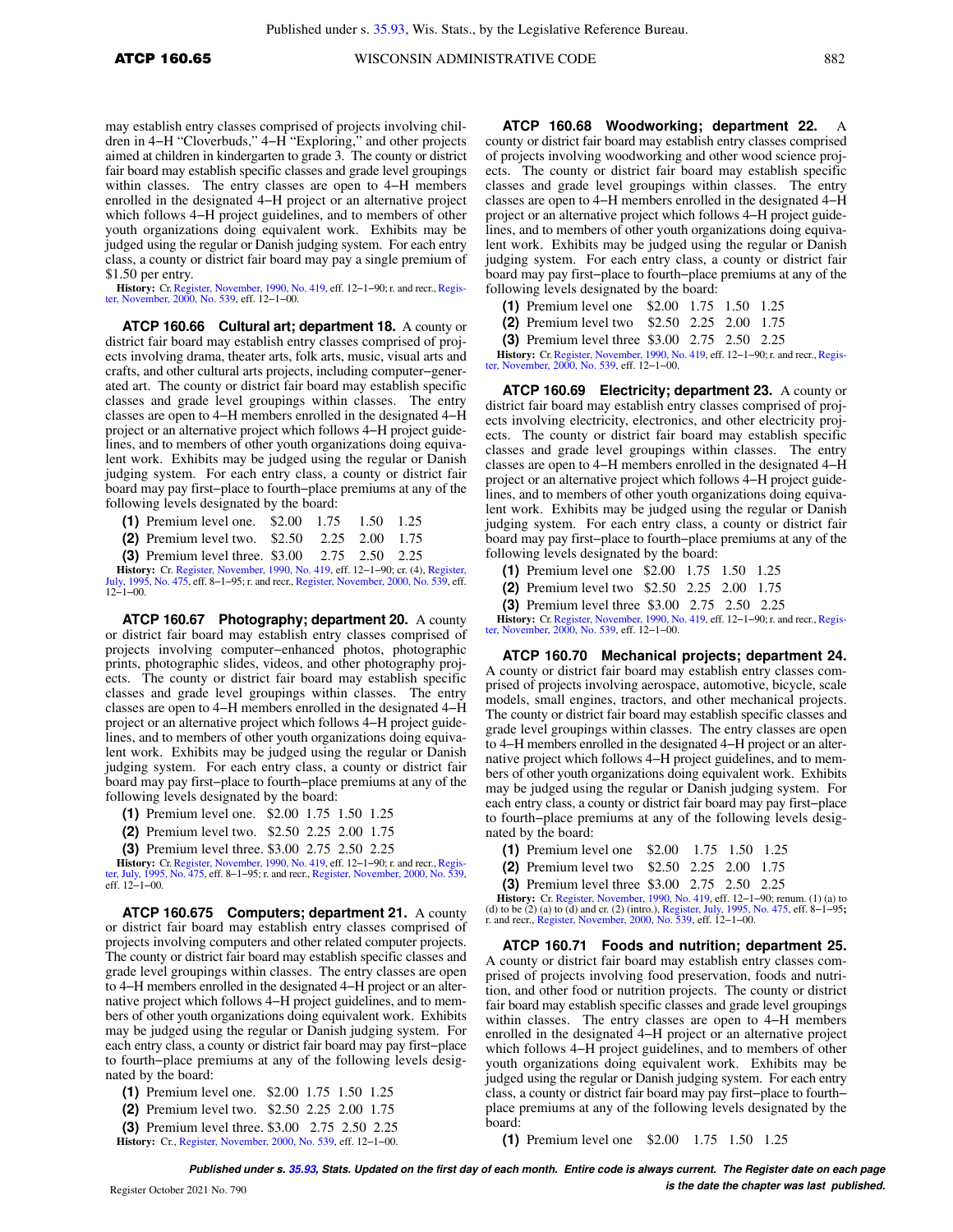**(3)** Premium level three \$3.00 2.75 2.50 2.25

**History:** Cr. Register, November, 1990, No. 419, eff. 12–1–90; r. and recr., Register, November, 2000, No. 539, eff. 12–1–00.

**ATCP 160.72 Clothing; department 26.** A county or district fair board may establish entry classes comprised of projects involving clothing, textiles, sewing, consumerism, equestrian attire, and other clothing and textile projects. The county or district fair board may establish specific classes and grade level groupings within classes. The entry classes are open to 4−H members enrolled in the designated 4−H project or an alternative project which follows 4−H project guidelines, and to members of other youth organizations doing equivalent work. Exhibits may be judged using the regular or Danish judging system. For each entry class, a county or district fair board may pay first−place to fourth− place premiums at any of the following levels designated by the board:

**(1)** Premium level one. \$2.00 1.75 1.50 1.25

**(2)** Premium level two. \$2.50 2.25 2.00 1.75

**(3)** Premium level three. \$3.00 2.75 2.50 2.25

**History:** Cr. Register, November, 1990, No. 419, eff. 12–1–90; r. and recr., Register, November, 2000, No. 539, eff. 12–1–00.

**ATCP 160.73 Knitting and crocheting; department 27.** A county or district fair board may establish entry classes comprised of projects involving knitting and crocheting. The county or district fair board may establish specific classes and grade level groupings within classes. The entry classes are open to 4−H members enrolled in the designated 4−H project or an alternative project which follows 4−H project guidelines, and to members of other youth organizations doing equivalent work. Exhibits may be judged using the regular or Danish judging system. For each entry class, a county or district fair board may pay first−place to fourth−place premiums at any of the following levels designated by the board:

**(1)** Premium level one \$2.00 1.75 1.50 1.25

**(2)** Premium level two \$2.50 2.25 2.00 1.75

**(3)** Premium level three \$3.00 2.75 2.50 2.25

**History:** Cr. Register, November, 1990, No. 419, eff. 12–1–90; r. and recr., Register, November, 2000, No. 539, eff. 12–1–00.

**ATCP 160.74 Home furnishings/home environment; department 28.** A county or district fair board may establish entry classes comprised of projects involving home furnishing and other home environment projects. The county or district fair board may establish specific classes and grade level groupings within classes. The entry classes are open to 4−H members enrolled in the designated 4−H project or an alternative project which follows 4−H project guidelines, and to members of other youth organizations doing equivalent work. Exhibits may be judged using the regular or Danish judging system. For each entry class, a county or district fair board may pay first−place to fourth− place premiums at any of the following levels designated by the board:

- **(1)** Premium level one \$2.00 1.75 1.50 1.25
- **(2)** Premium level two \$2.50 2.25 2.00 1.75

**(3)** Premium level three \$3.00 2.75 2.50 2.25

**History:** Cr. Register, November, 1990, No. 419, eff. 12–1–90; r. and recr., Register, November, 2000, No. 539, eff. 12–1–00.

**ATCP 160.75 Family and child development; department 29.** A county or district fair board may establish entry classes comprised of projects involving child development and other family development projects. The county or district fair board may establish specific classes and grade level groupings within classes. The entry classes are open to 4−H members enrolled in the designated 4−H project or an alternative project which follows 4−H project guidelines, and to members of other youth organizations doing equivalent work. Exhibits may be

judged using the regular or Danish judging system. For each entry class, a county or district fair board may pay first−place to fourth− place premiums at any of the following levels designated by the board:

| (1) Premium level one $$2.00$ 1.75 1.50 1.25     |  |  |
|--------------------------------------------------|--|--|
| (2) Premium level two $$2.50$ $2.25$ $2.00$ 1.75 |  |  |
| $\sim$                                           |  |  |

**(3)** Premium level three \$3.00 2.75 2.50 2.25

**History:** Cr. Register, November, 1990, No. 419, eff. 12−1−90; r. and recr.,Register, November, 2000, No. 539, eff. 12−1−00.

**ATCP 160.76 Demonstrations and presentations; department 31.** A county or district fair board may establish entry classes comprised of projects involving action exhibits, demonstrations, illustrated talks, journals, other graphic or oral presentations, and other communications projects. The county or district fair board may establish specific classes and grade level groupings within classes. The entry classes are open to 4−H members enrolled in the designated 4−H project or an alternative project which follows 4−H project guidelines, and to members of other youth organizations doing equivalent work. Exhibits may be judged using the regular or Danish judging system. For each entry class, a county or district fair board may pay first−place to fourth− place premiums at any of the following levels designated by the board:

**(1)** Premium level one \$2.00 1.75 1.50 1.25 **(2)** Premium level two \$2.50 2.25 2.00 1.75

**(3)** Premium level three \$3.00 2.75 2.50 2.25

Team entries.

**History:** Cr. Register, November, 1990, No. 419, eff. 12−1−90; am. (intro.), Reg-1995, No. 475, eff. 8-1-95; r. and recr., Register, November, 2000, No. 539, eff. 12−1−00.

**ATCP 160.77 Youth group booths, banners and scrapbooks; department 32.** A fair board may establish entry classes related to youth group booths, banners and scrapbooks. Exhibitors shall have made each exhibit, in its entirety, subsequent to the closing date of the prior year's fair. For a scrapbook or banner entry class, the fair board may pay first−place to fourth− place premiums of \$8.00, \$6.00, \$4.00 and \$2.00. For a booth entry class, the fair board may pay first−place to fourth− place premiums of \$16.00, \$14.00, \$12.00 and \$10.00.

**History:** CR 11−037: cr. Register April 2012 No. 676, eff. 5−1−12.

**ATCP 160.78 Youth leadership; department 33.** A fair board may establish entry classes for projects involving financial management, youth leadership, or financial management and youth leadership. The fair board may establish specific entry classes and grade level groupings within classes. The entry classes are open to 4−H members enrolled in the designated 4−H project or an alternative project which follows 4−H project guidelines, and to members of other youth organizations that do equivalent work and apply equivalent guidelines. Exhibits may be judged using the regular or Danish judging system. For each entry class, a fair board may pay first−place to fourth−place premiums at any of the following levels designated by the board:

- **(1)** Premium level one. \$2.00 1.75 1.50 1.25
- **(2)** Premium level two. \$2.50 2.25 2.00 1.75
- **(3)** Premium level three. \$3.00 2.75 2.50 2.25

**History:** Cr. Register, November, 1990, No. 419, eff. 12–1–90; r. and recr., Register, November, 2000, No. 539, eff. 12–1–00; CR 11–037: am. (title), (intro.) Register April 2012 No. 676, eff. 5−1−12.

**ATCP 160.79 Health and citizenship; department 34.** A county or district fair board may establish entry classes comprised of projects involving careers, citizenship, cultural heritage, health, history, inter−generational programs, international relations, safety, and other similar projects. The county or district fair board may establish specific classes and grade level groupings within classes. The entry classes are open to 4−H members enrolled in the designated 4−H project or an alternative project which follows 4−H project guidelines, and to members of other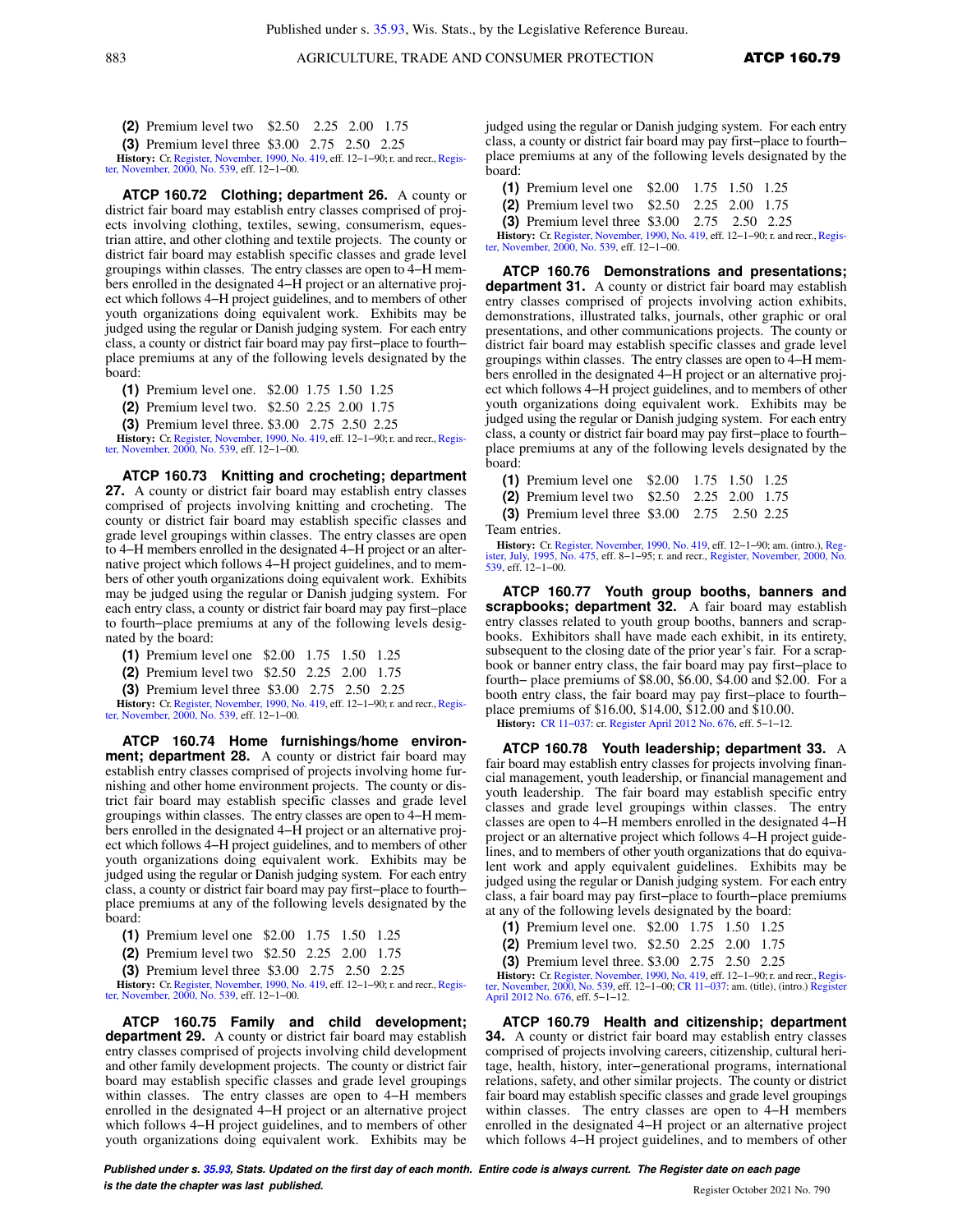youth organizations doing equivalent work. Exhibits may be judged using the regular or Danish judging system. For each entry class, a county or district fair board may pay first−place to fourth− place premiums at any of the following levels designated by the board:

**(1)** Premium level one. \$2.00 1.75 1.50 1.25

**(2)** Premium level two. \$2.50 2.25 2.00 1.75

**(3)** Premium level three. \$3.00 2.75 2.50 2.25

**History:** Cr. Register, November, 1990, No. 419, eff. 12–1–90; r. and recr. Register, July, 1995, No. 475, eff. 8–1–95; r. and recr., Register, November, 2000, No. 539, eff. 12−1−00.

**ATCP 160.80 Educational and school exhibits; department 35. (1)** GENERAL. The local fair board may select one of the plans under sub. (2) as the basis for entries in educational and school exhibits. State premium aid will be paid on either Plan A or Plan B, but not both. All exhibits under either plan shall be judged using the regular or Danish judging system.

**(2)** ENTRY PLAN REQUIREMENTS. (a) *Plan A.* The exhibit shall consist of a school booth display representing the entire school or a subject taught within the school. Each school is limited to one entry under the booth system or Plan A. The subject matter for exhibits may be include art, civics, crafts, geography, history, home economics, industrial arts, languages, mathematics, science, special education or any other subject taught in the school during the school year. Judging shall be based on factors such as arrangement, theme, entry, eye appeal, and creativeness. Premiums shall be paid to the school.

(b) *Plan B.* Exhibits under Plan B are individual student entries or group displays in which the group is an entity other than a group representing the entire school. Premiums on individual exhibits shall be paid to the exhibitor. Premiums on group displays may be paid to the teacher or to the school. Exhibits entered under Plan B are subject to the following applicable requirements:

1. The school name, teacher's name, name and address of pupil, and exhibitor's number shall be included on the official entry form.

2. Each pupil shall list all entries on one official entry blank.

3. Group exhibits shall be entered under the name of the school with participating grades listed on the entry.

4. No pupil may enter more than one exhibit in each class.

5. The first digit of the entry number shall designate the grade level for eligible entries in the class.

6. Individual and group exhibits may not be displayed as part of a school exhibit.

7. School work comprising the individual or group exhibit shall be work completed during the current school year.

8. Group displays shall be judged on originality, creativeness, quality, subject material, art media, individual and group work, attractive arrangement, and percentage of pupils participating.

9. Specific classes for individual competition for all grade levels may be selected by the local fair board. Entries for special education students shall be under the Plan B system.

**(3)** PREMIUM LEVELS.

(a) Premium level one . . . . . . \$1.75 1.50 1.25 1.00 All individual exhibits.

(b) Premium level two . . . . . . \$12.00 10.00 8.00 6.00

1. School group display.

2. Educational display featuring the teaching and development of one school subject.

(c) Premium level three . . . . . \$75.00 70.00 65.00 60.00 School booth displays under Plan A.

**(4)** PAYMENT TO EXHIBITORS. Premiums under this section shall be paid directly to the exhibitor who made the exhibit and not to the school or teacher, except for group premiums offered to inter−school competitive classes. No aid may be paid on educa-

tion department premiums unless the fair board files with the department a complete list of exhibitors and a complete set of judges' sheets, similar to those required for other departments. All educational exhibits shall be displayed at the fair regardless of whether they are judged prior to the fair or at the fair.

**Note:** A premium list for school exhibits is available upon request from the department of agriculture, trade and consumer protection.<br> **History:** Cr. Register, November, 1990, No. 419, eff. 12–1–90; CR 11–037: (4)

renum. from 160.04 (5) and am. Register April 2012 No. 676, eff. 5−1−12.

#### **Subchapter V — Judging and Accounting**

**ATCP 160.91 Judging regulations. (1)** Judging shall be done at county and district fairs by individuals who are registered with the department and who have knowledge, training or experience in the specific class or classes to be judged as determined by the department. Judging shall be done in accordance with the requirements of s. ATCP 160.92 (3) (a). In no case shall any person who is an officer or director of a fair be eligible to judge exhibits at such fair; nor shall any person interested directly or indirectly in exhibits shown in any department of a fair be eligible to judge articles or animals in that department.

**(2)** Each judge at a county or district fair shall be provided with a copy of the fair's premium book or list of entry classes at least 7 days prior to the opening date of the fair.

**(3)** No animal or article, irrespective of the number of entries in the class in which it is entered, shall be awarded a higher rating than its merit would entitle it to in comparison to the standard of perfection in the class.

**(4)** (a) No state aid will be paid on premiums awarded under the Danish system in any classes except in the junior and educational departments.

(b) When classes in the junior and educational departments are judged according to the Danish system, 4 group placings shall be awarded in any class. When there are less than 8 exhibitors in the class, there shall not be more than 2 in the first group, not more than 4 in the first 2 groups and not more than 6 in the first 3 groups. If there are 8 or more entries in the class, there shall not be more than 25% in the first group, not more than 50% in the first 2 groups, and not more than 75% in the first 3 groups.

(c) The number of awards in the last group placing may be increased to the extent necessary to give awards to all exhibitors.

**(5)** If any class of exhibits at a county or district fair is judged according to the regular system, the judges for that class may give only one first−place, one second−place, one third−place and one fourth−place award in that class.

**History:** Cr. Register, April, 1976, No. 244, eff. 5–1–76; am. (1), Register, March, 1980, No. 291, eff. 4–1–80; remum. from Ag 5.07, Register, November, 1990, No.<br>1980, No. 291, eff. 12–1–90; am. (2), and cr. (5), Regist

**ATCP 160.92 Accounting requirements.** receipts from any source whatsoever shall be deposited in a bank, and all accounts without exception shall be paid by check or draft. All records, papers, stubs, checks, vouchers or other orders relating to fair transactions shall be preserved for a 6−year period subsequent to the year in which they were made or issued.

**(2)** Premiums shall be actually paid or bona fide notice of premium awards sent to all premium winners before a claim for state aid may be considered.

**(3)** Claims for state aid shall be filed with the department within 30 days after the close of the fair, and shall include:

(a) Judging sheets completed according to instructions contained thereon. All entries shall be in typewritten form with the exception of entries in the winning entry column which may be made with a ballpoint pen or indelible pencil. The total premium awarded on each judging sheet shall be shown at the bottom of each sheet. State aid shall not be paid on judging sheets which are not signed by the judge or accompanied by an affidavit of the judge listing the department and classes judged. A separate affidavit shall be required for each department.

**Published under s. 35.93, Stats. Updated on the first day of each month. Entire code is always current. The Register date on each page is the date the chapter was last published.** Register October 2021 No. 790